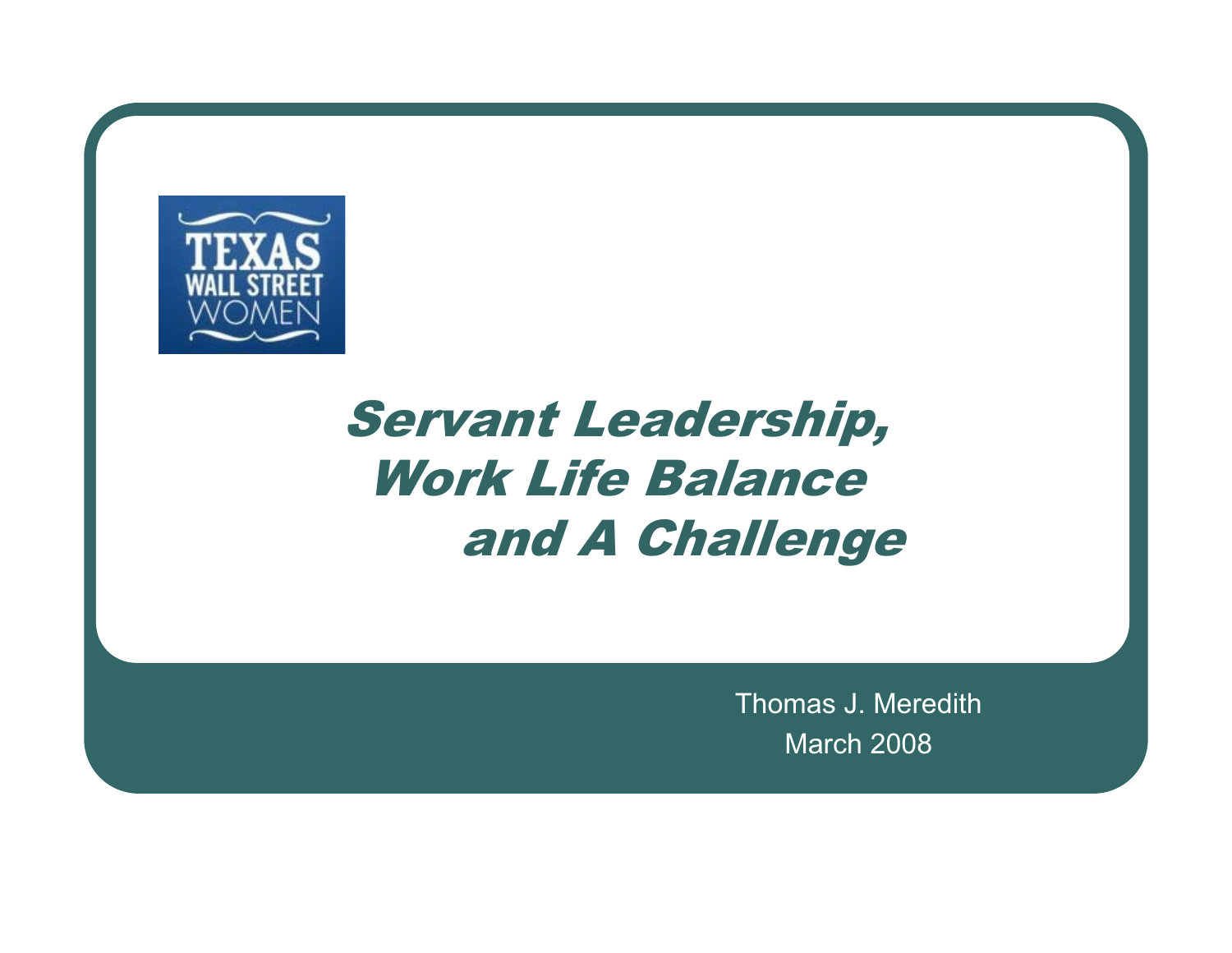

- I.An Exercise
- II.Women in the Workplace
- III.Servant Leadership
- IV.Work Life Balance
- V.**Challenges**
- VI. Closing Remarks
	- $\bullet$ Optional Exercise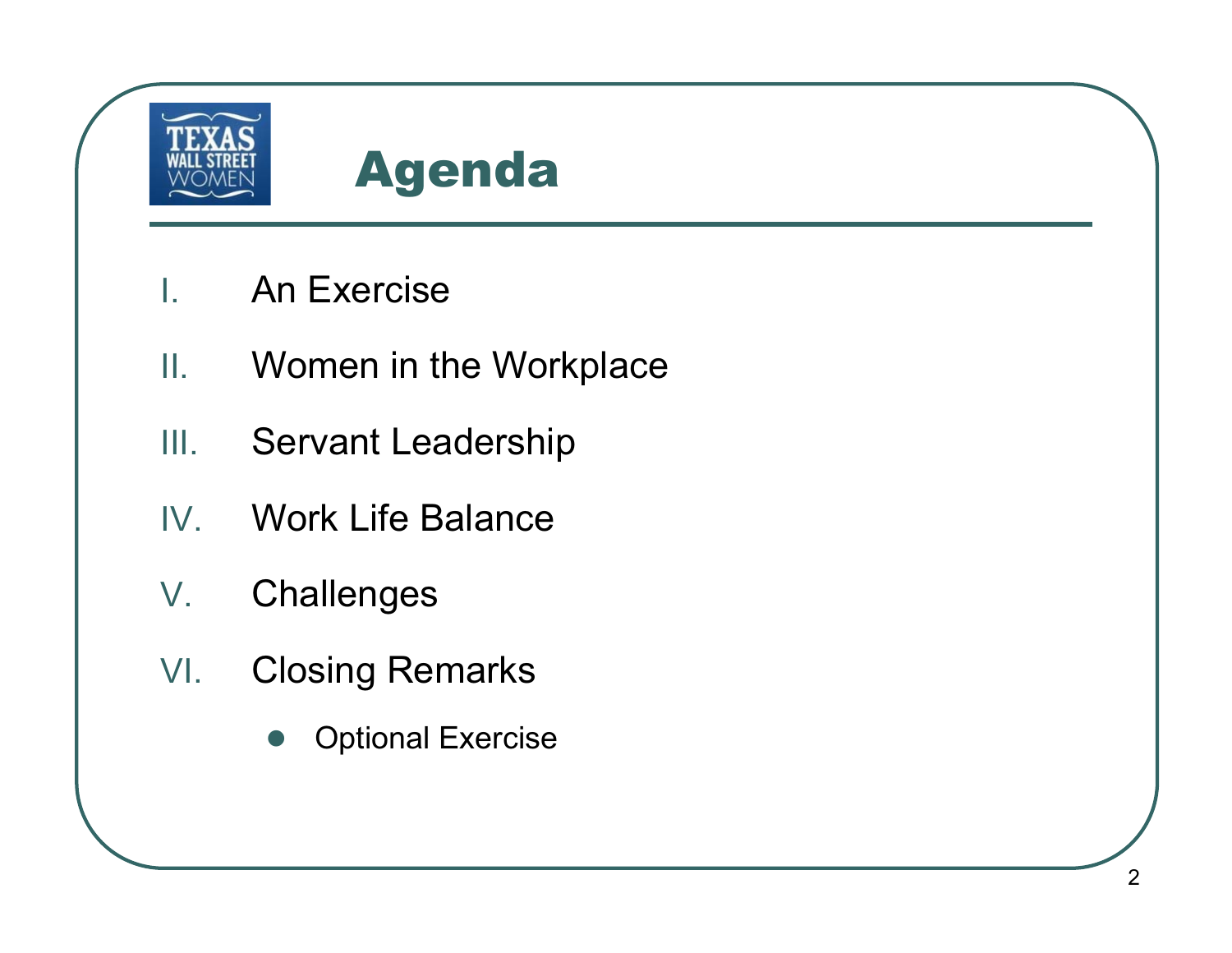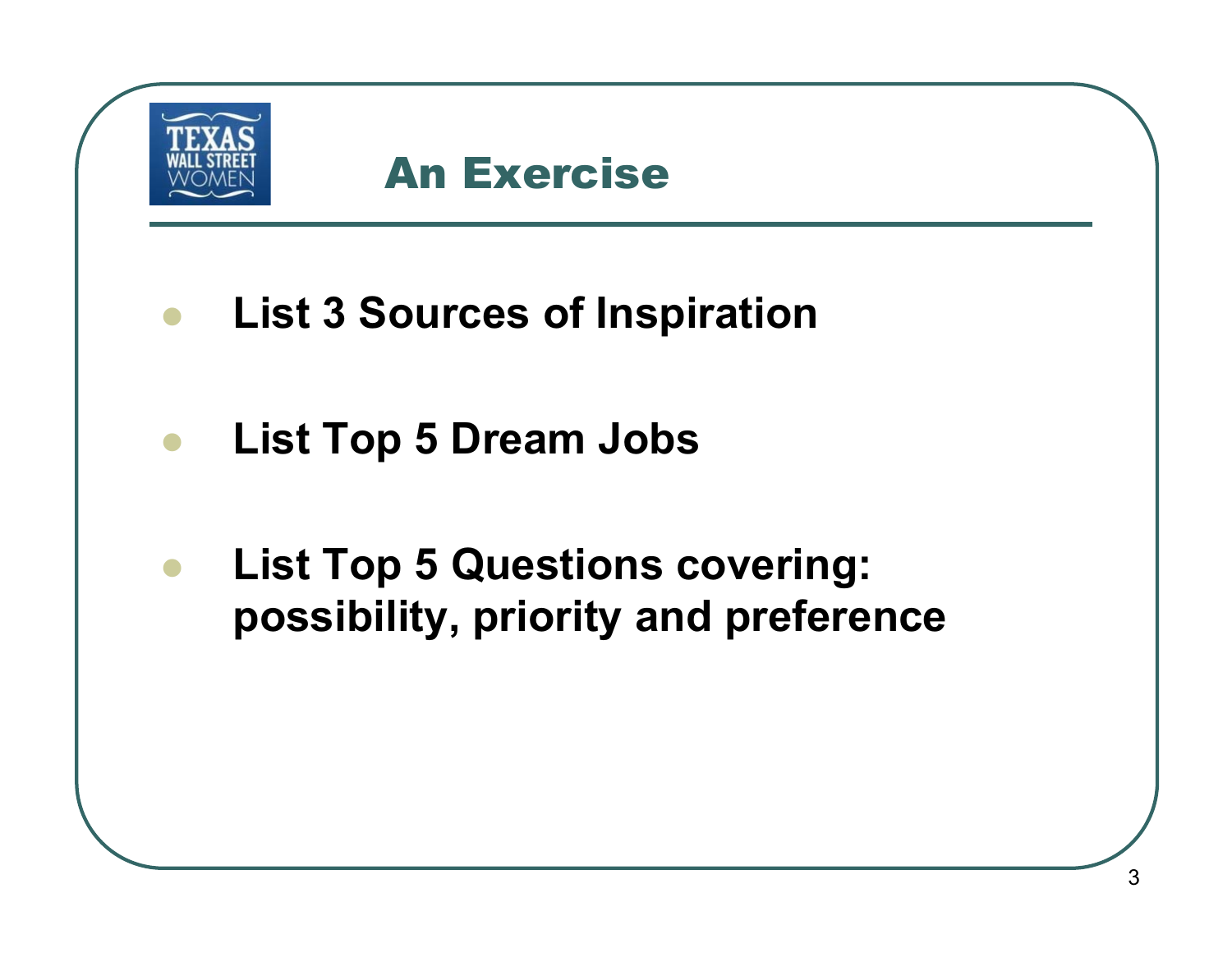

#### I.An Exercise

- II.Women in the Workplace
- III. Servant Leadership
- IV. Work Life Balance
- V. Challenges
- VI. Closing Remarks
	- $\begin{array}{c} \bullet \\ \bullet \end{array}$ **Optional Exercise**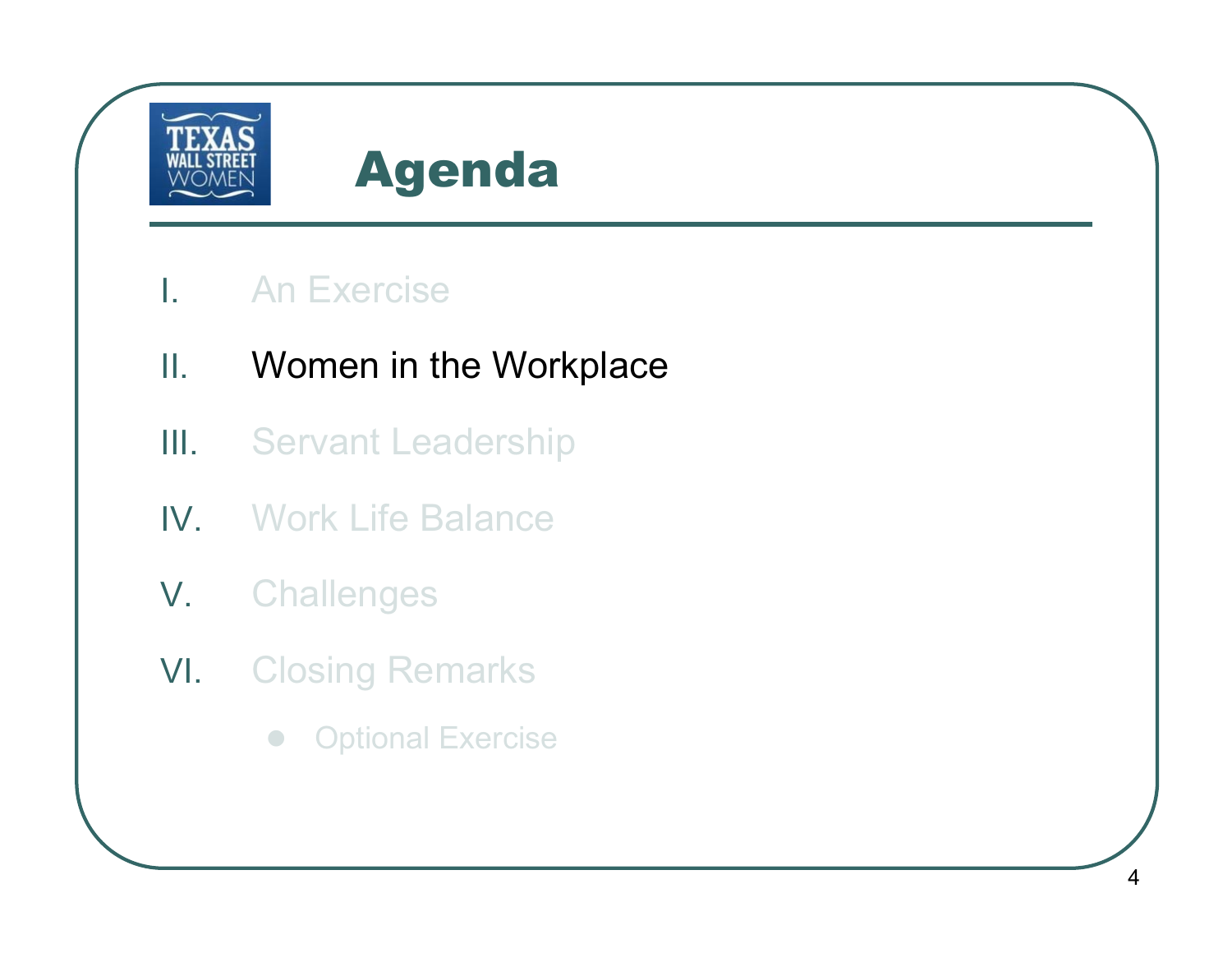

#### Fortune 500 Women CEOs

| Year | <b>CEOs</b>    | ℅    |
|------|----------------|------|
| 2007 | 12             | 2.4% |
| 2006 | 9              | 1.8% |
| 2005 | 8              | 1.6% |
| 2004 | 16             | 3.2% |
| 2003 | 8              | 1.6% |
| 2002 | 6              | 1.2% |
| 2001 | 5              | 1.0% |
| 2000 | $\overline{2}$ | 0.4% |

Source: Catalyst

\_\_\_\_\_\_\_\_\_\_\_\_\_\_\_\_\_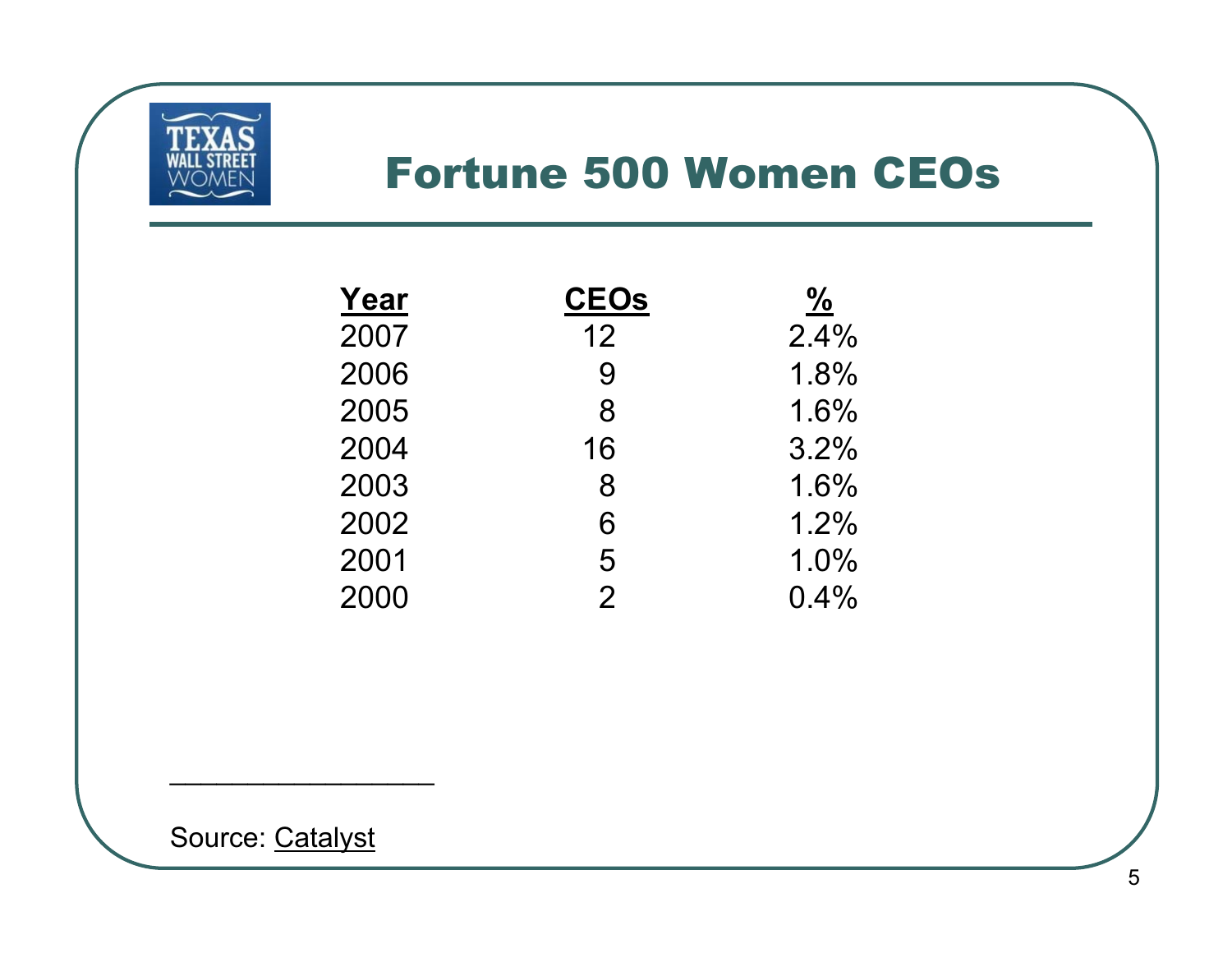

#### % of Fortune 500 Board Seats Held by Women



Source: Catalyst

\_\_\_\_\_\_\_\_\_\_\_\_\_\_\_\_\_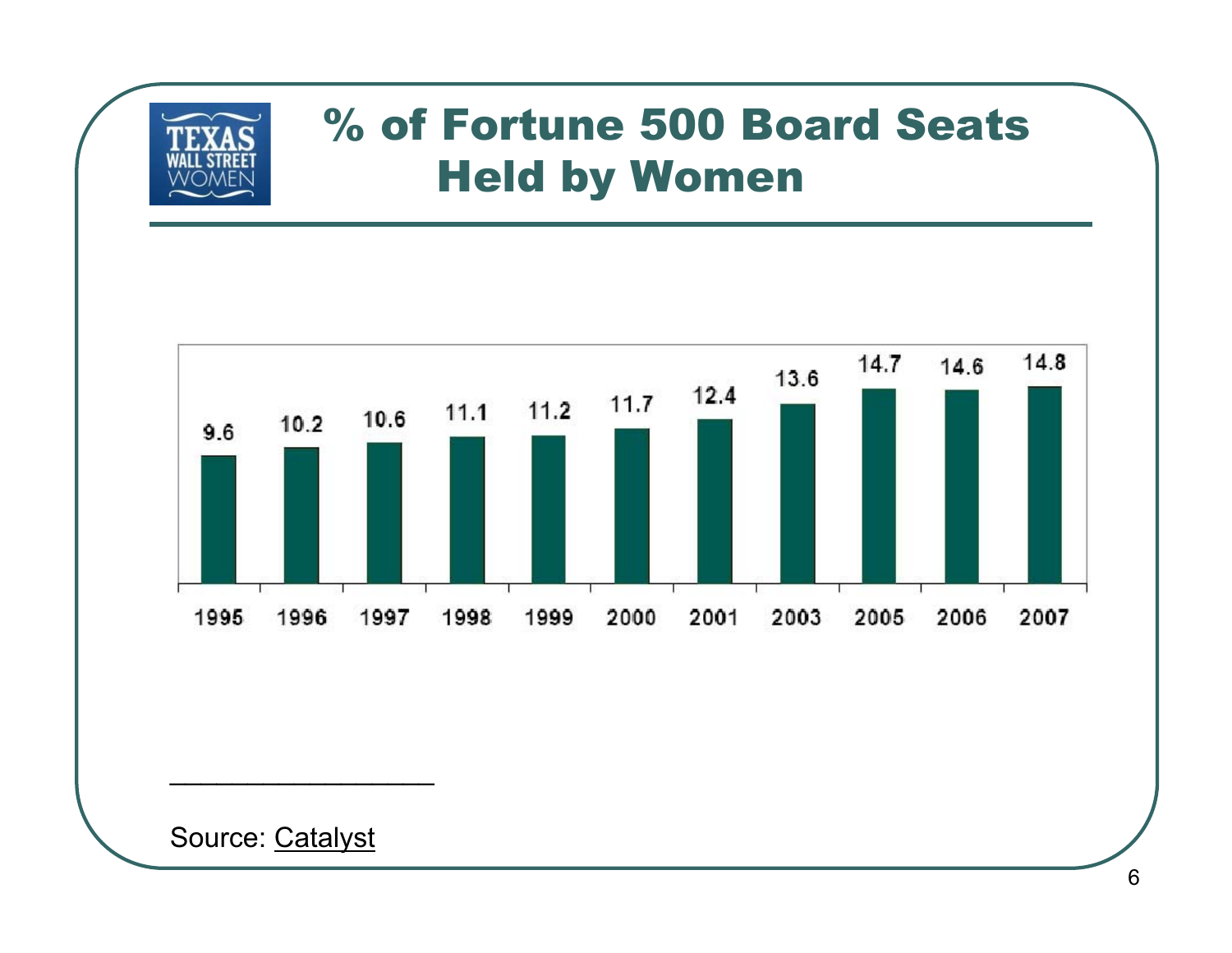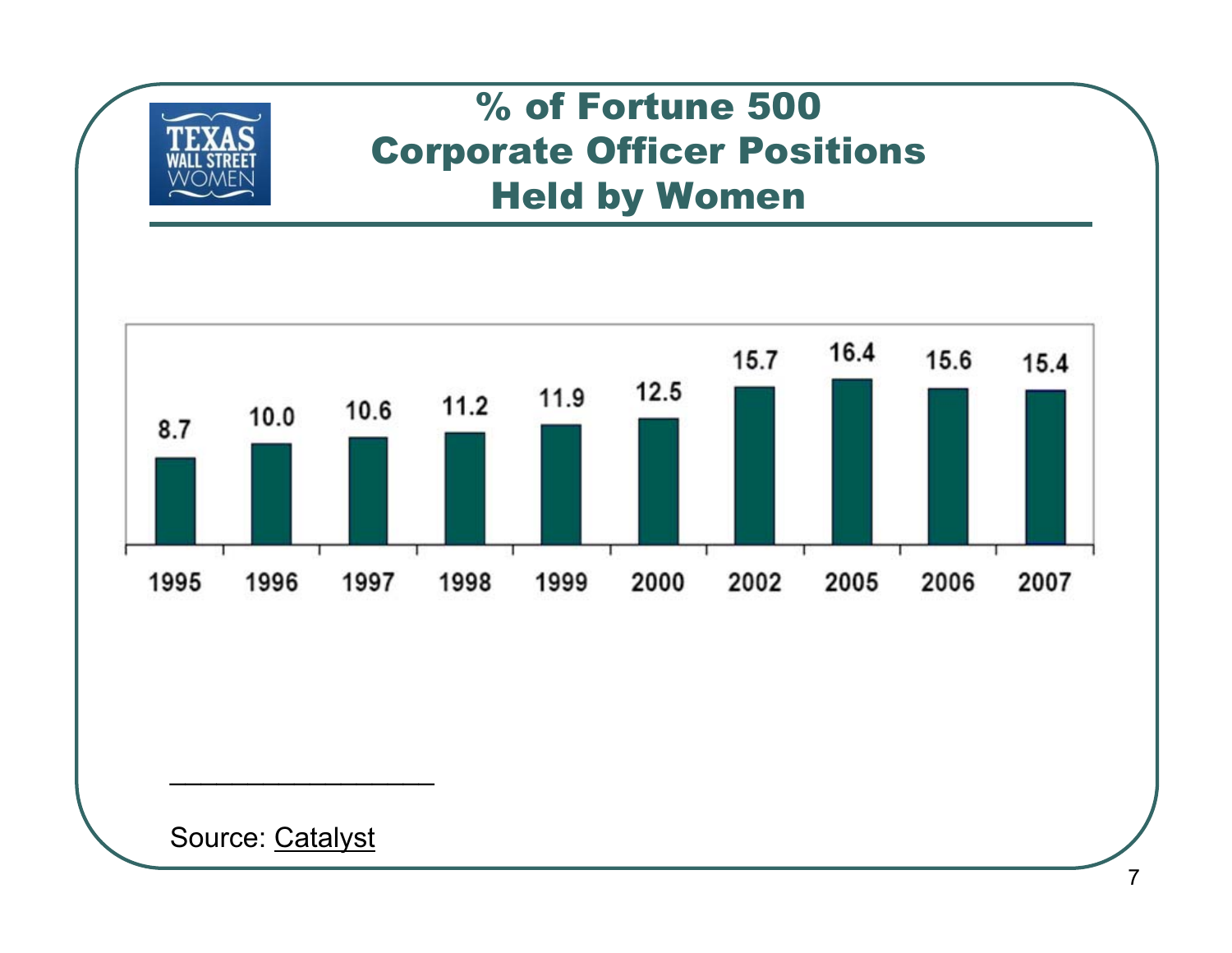

#### Women as % of the U.S. Labor Force



Source: Catalyst

\_\_\_\_\_\_\_\_\_\_\_\_\_\_\_\_\_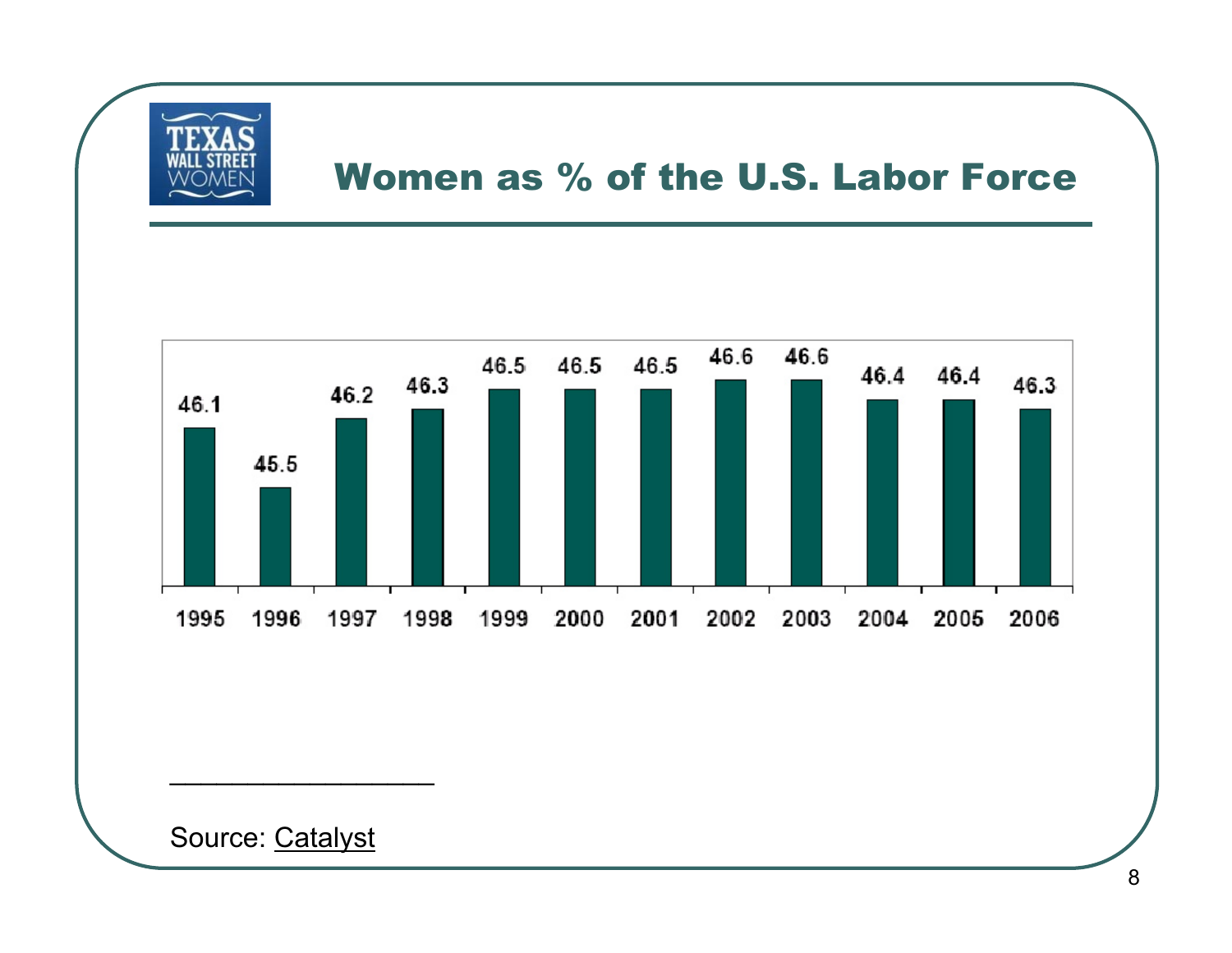

#### Female Members of Congress

|           | <b>House</b> | $\frac{0}{0}$ | <b>Senate</b> | $\frac{0}{0}$ |
|-----------|--------------|---------------|---------------|---------------|
| 2007-2009 | 76           | 17%           | 16            | 16%           |
| 2005-2007 | 71           | 16%           | 14            | 14%           |
| 2003-2005 | 63           | 15%           | 14            | 14%           |
| 2001-2003 | 62           | 14%           | 14            | 14%           |
| 1999-2001 | 58           | 13%           | 9             | 9%            |
| 1997-1999 | 57           | 13%           | 9             | 9%            |
| 1995-1997 | 50           | 11%           | 9             | 9%            |
| 1993-1995 | 48           | 11%           | 7             | $7\%$         |

**Female Governors: Currently 9**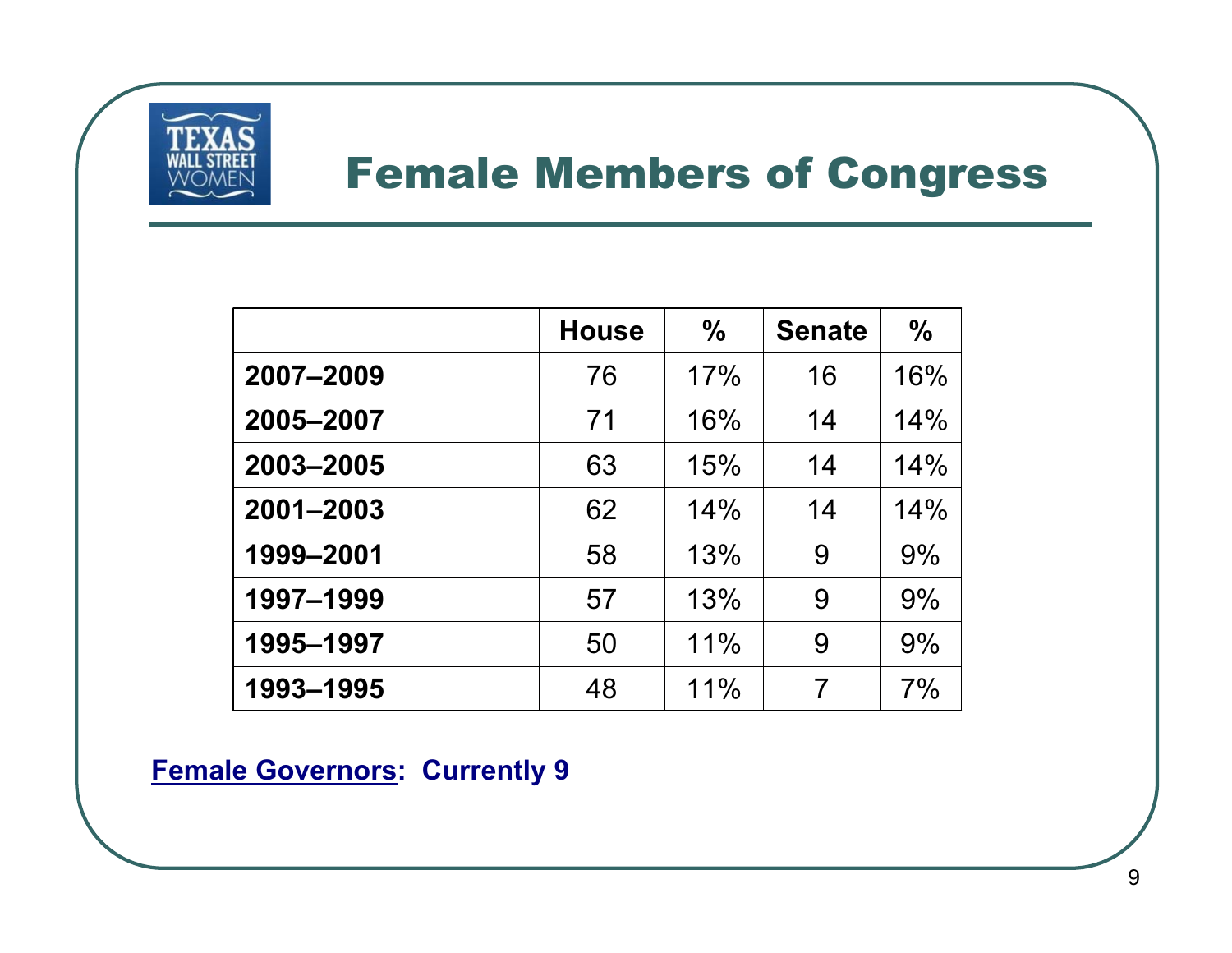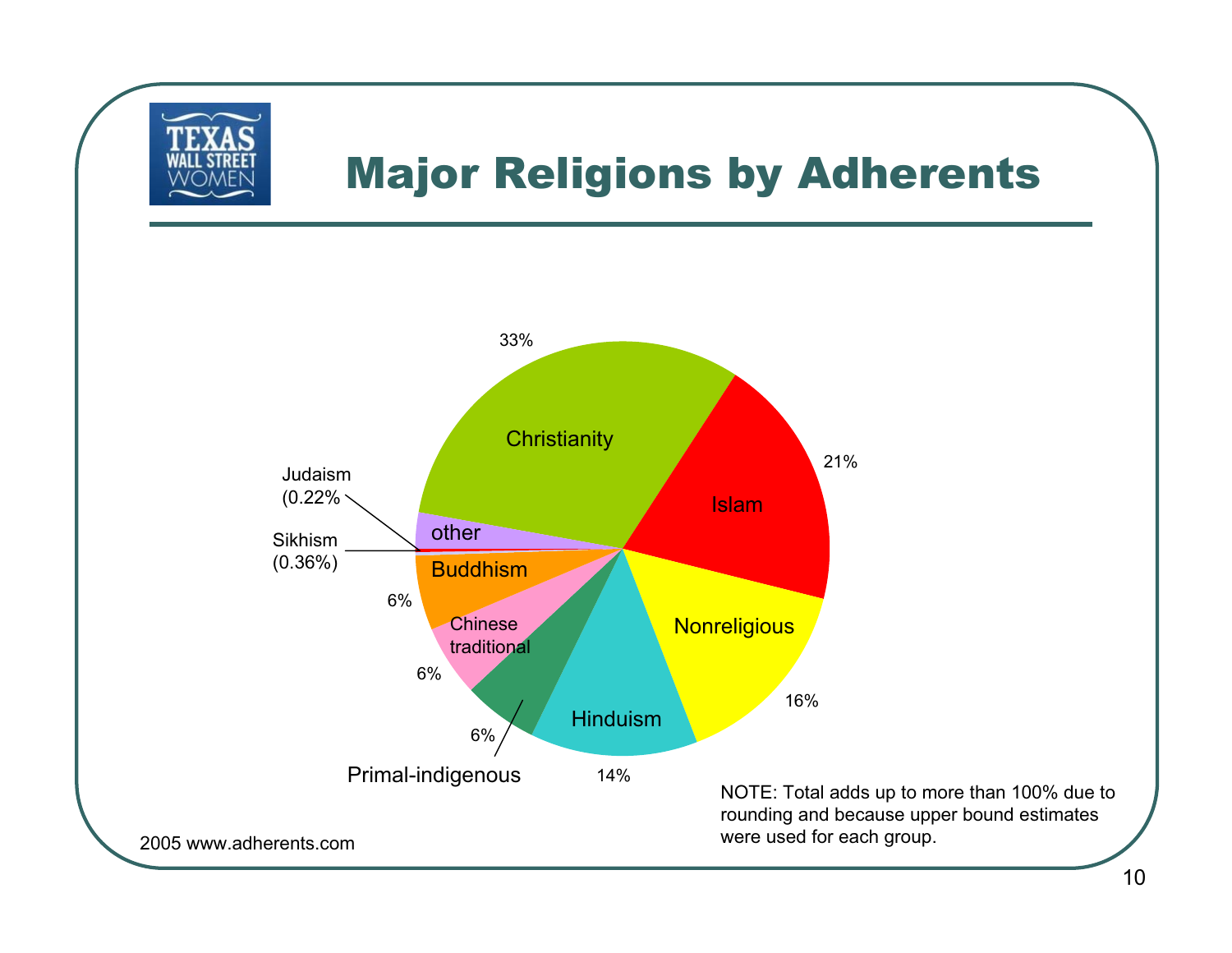

#### Women in the U.S. Economy

**Details of our progress. . .**

 $\blacksquare$ 

Women now own nearly 30% of all businesses in the U.S. Women make 80% of all family purchasing decisions and control \$7 trillion in purchasing power…. By 2010 women will control more than \$13 trillion in private wealth.

From the US Women's Chamber of Commerce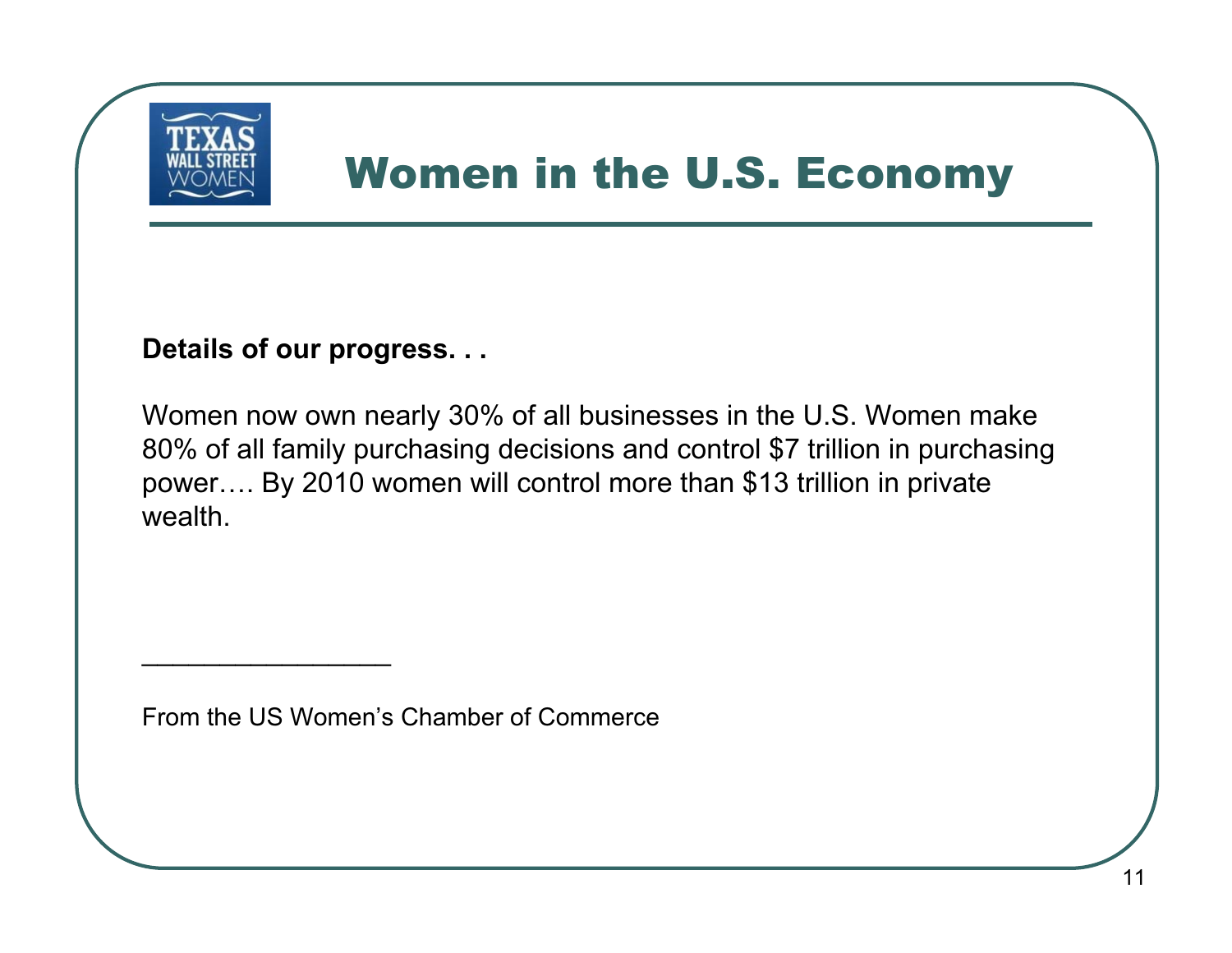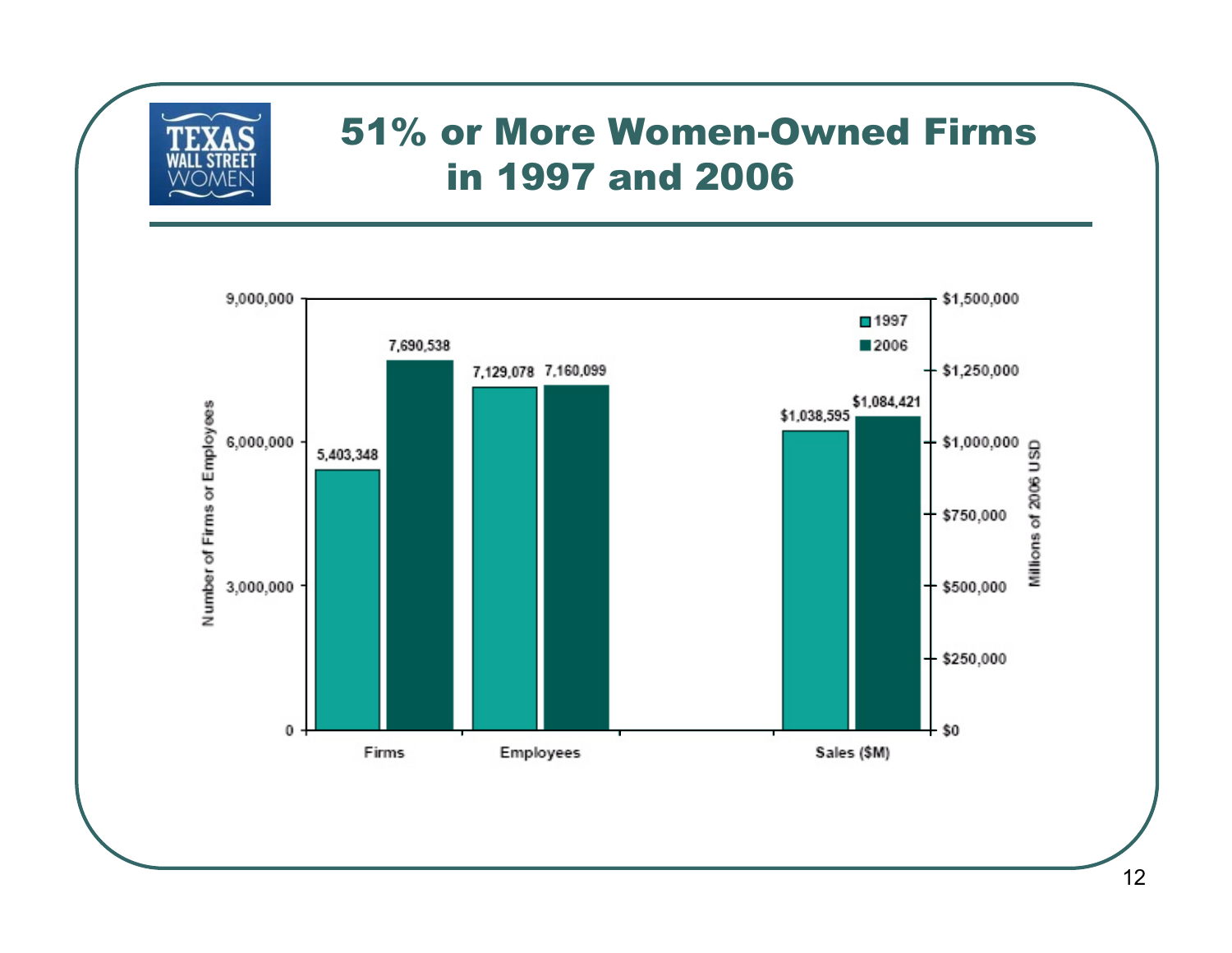![](_page_12_Picture_0.jpeg)

- I.An Exercise
- II. Women in the Workplace
- III.Servant Leadership
- IV. Work Life Balance
- V. Challenges
- VI. Closing Remarks
	- $\begin{array}{c} \bullet \\ \bullet \end{array}$ **Optional Exercise**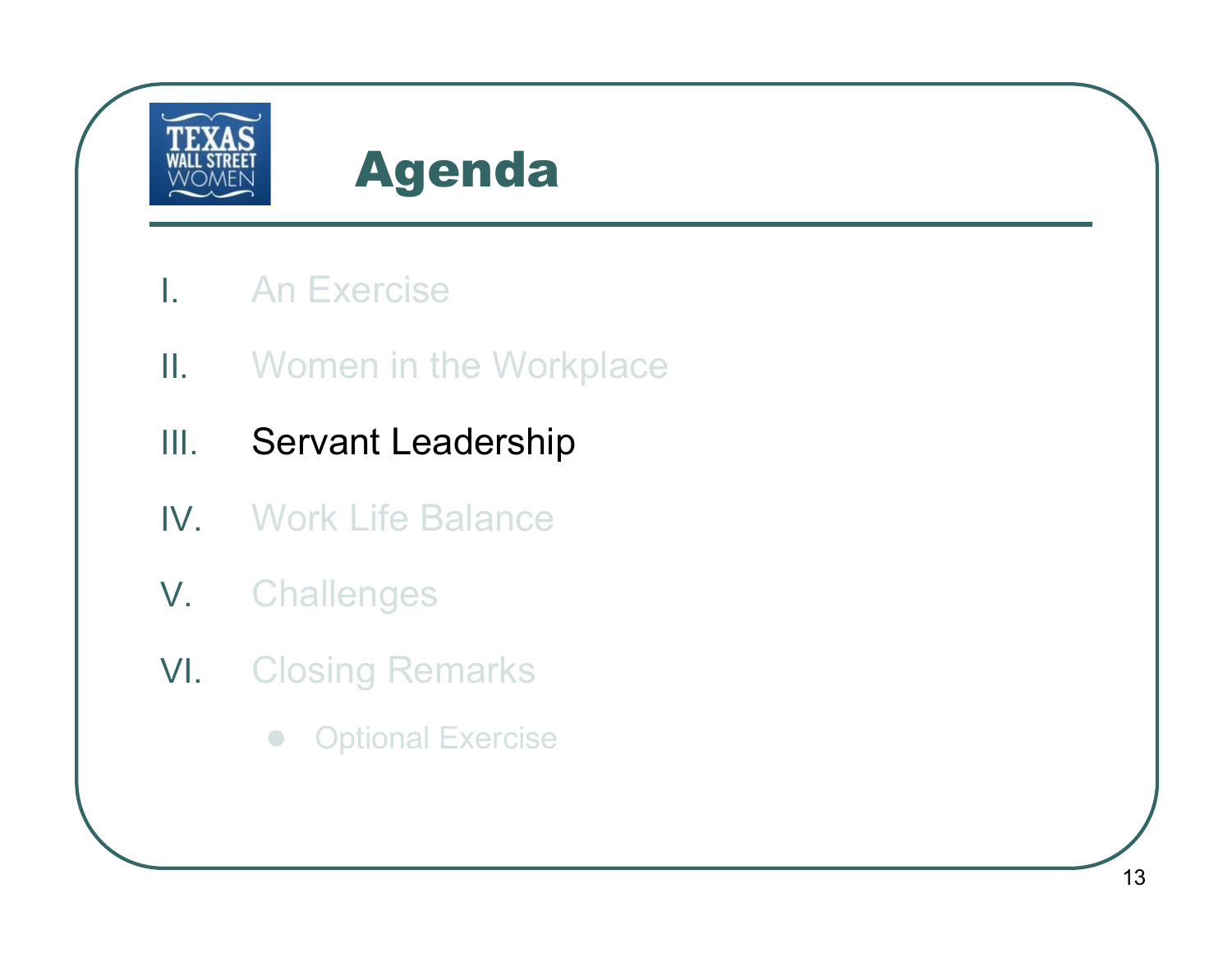![](_page_13_Picture_0.jpeg)

# an idea whose time has come."

*Victor Hugo*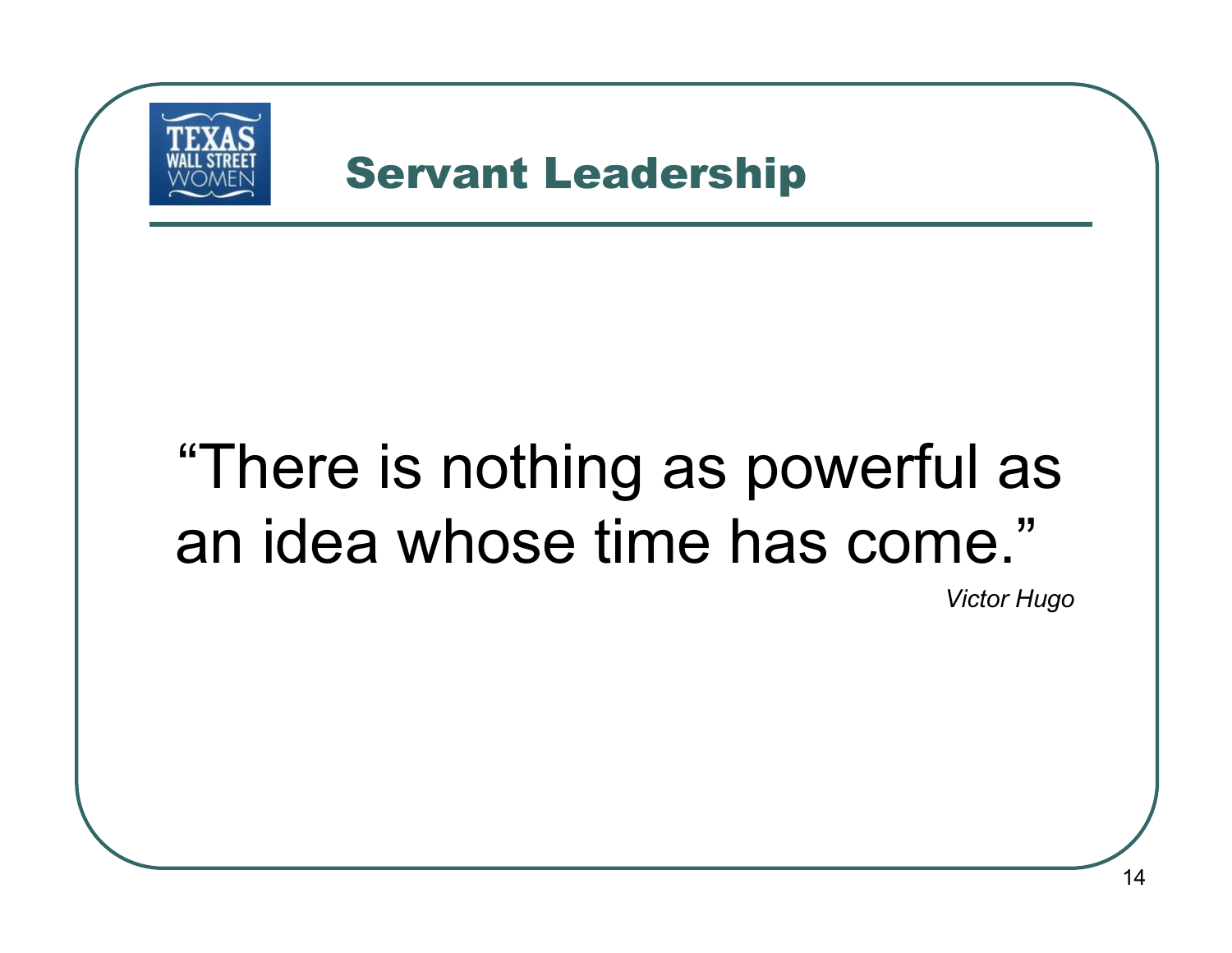![](_page_14_Picture_0.jpeg)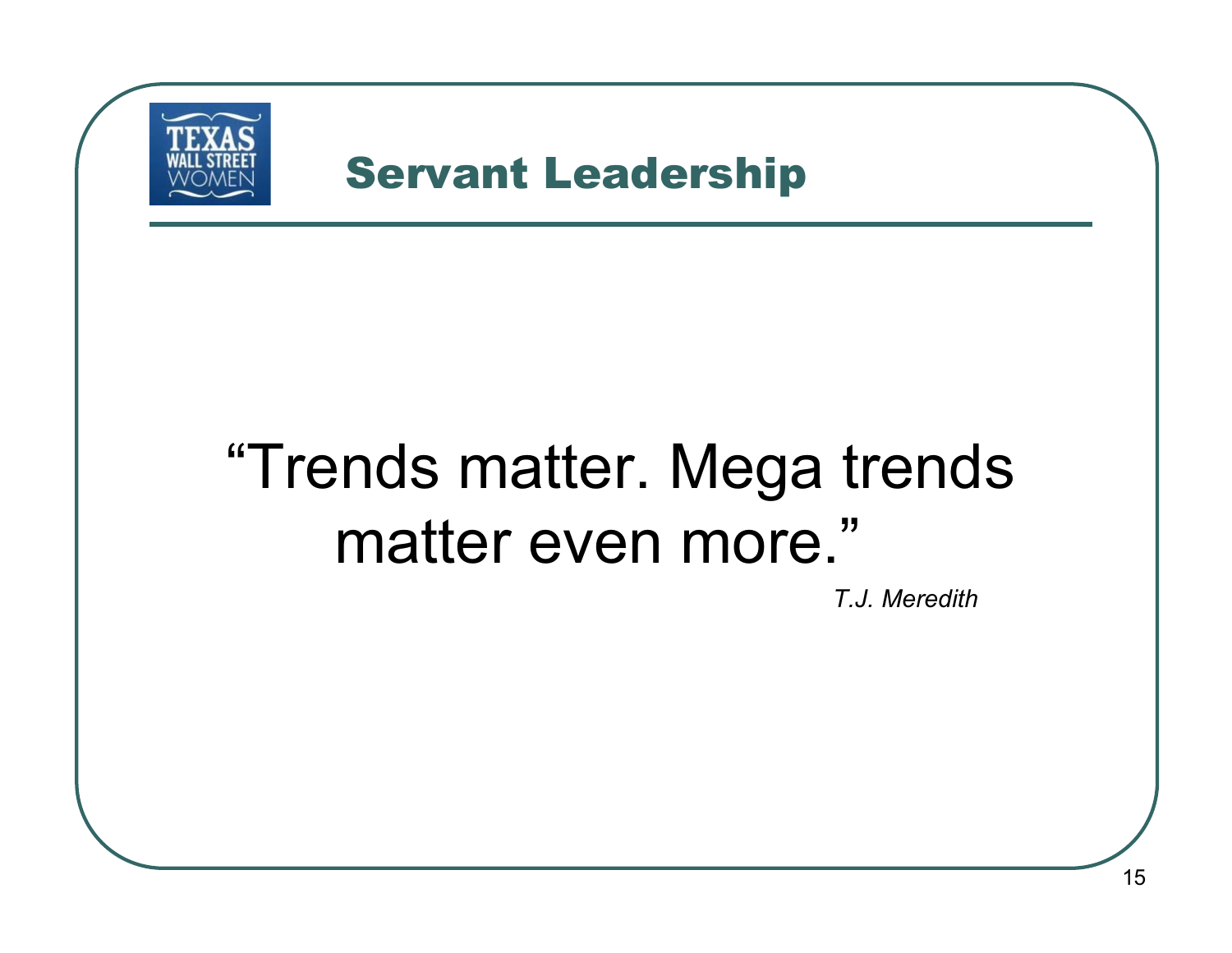![](_page_15_Picture_0.jpeg)

"There is a great movement taking place throughout the world today. Its roots are found in two powerful forces. One is the dramatic globalization of markets and technology… [which] is fueling the impact of the second force: the force of timeless, universal principles that have, and always will govern all enduring success….One of these fundamental, timeless principles is the idea of servant leadership." *Stephen R. Covey*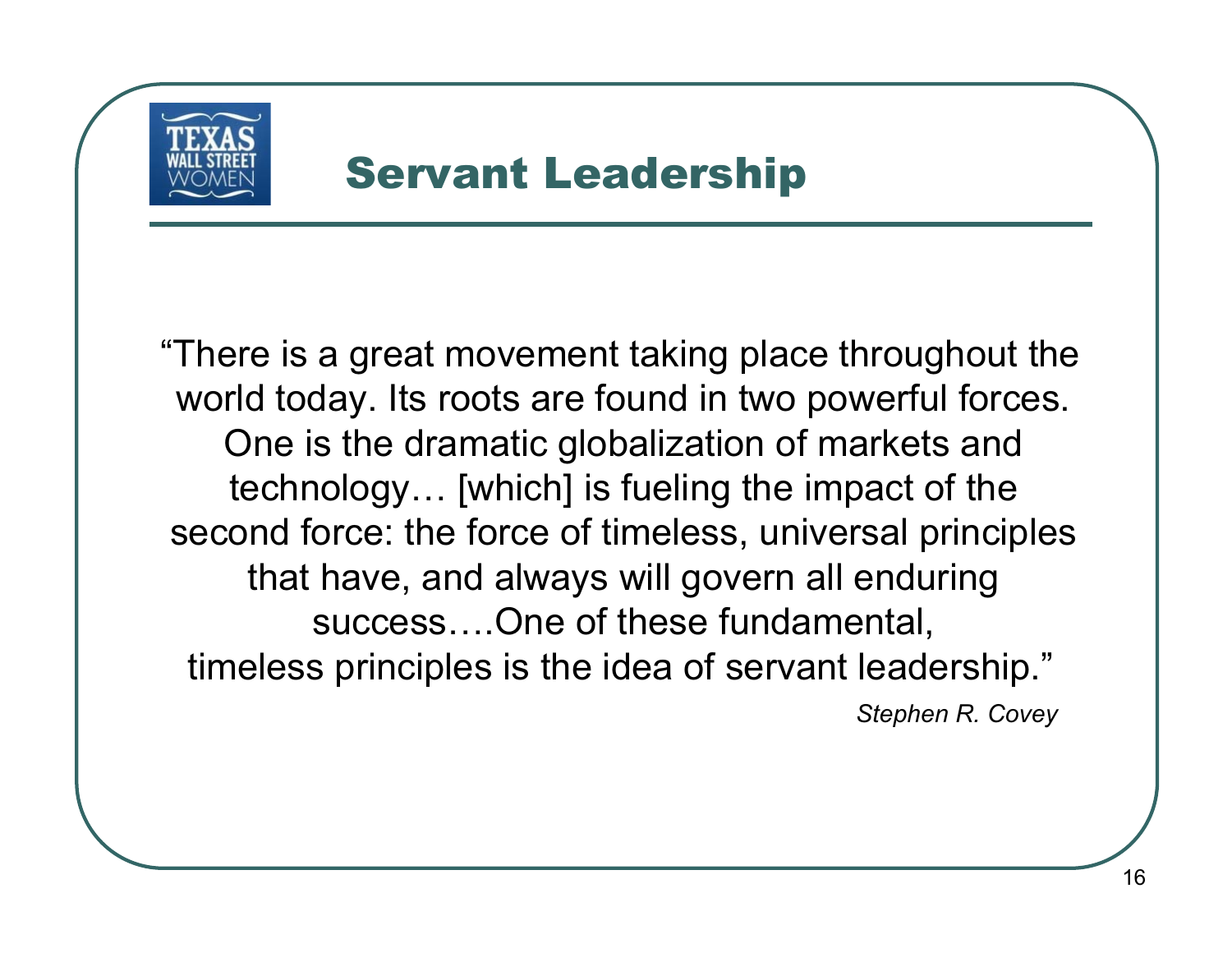![](_page_16_Picture_0.jpeg)

"The servant-leader is servant first, it begins with a natural feeling that one wants to serve, to serve first, as opposed to, wanting power, influence, fame or wealth."

*Robert K. Greenleaf*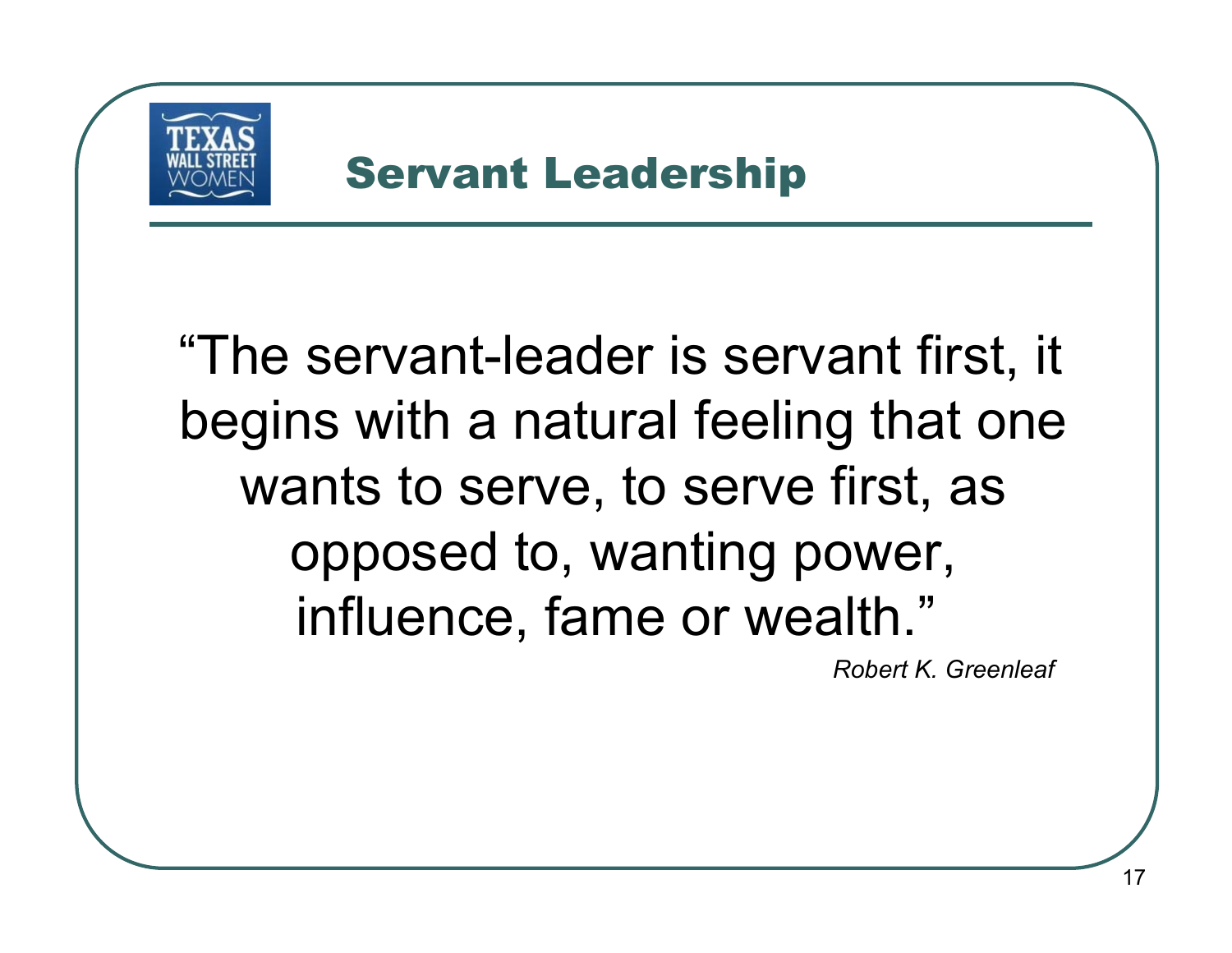![](_page_17_Picture_0.jpeg)

"Level 5 leaders channel their ego needs away from themselves and into the larger goal of building a great company. It's not that Level 5 leaders have no ego or self interest. Indeed, they are incredibly ambitious –*but their ambition is first and foremost for the institution, not themselves."*

*Jim Collins*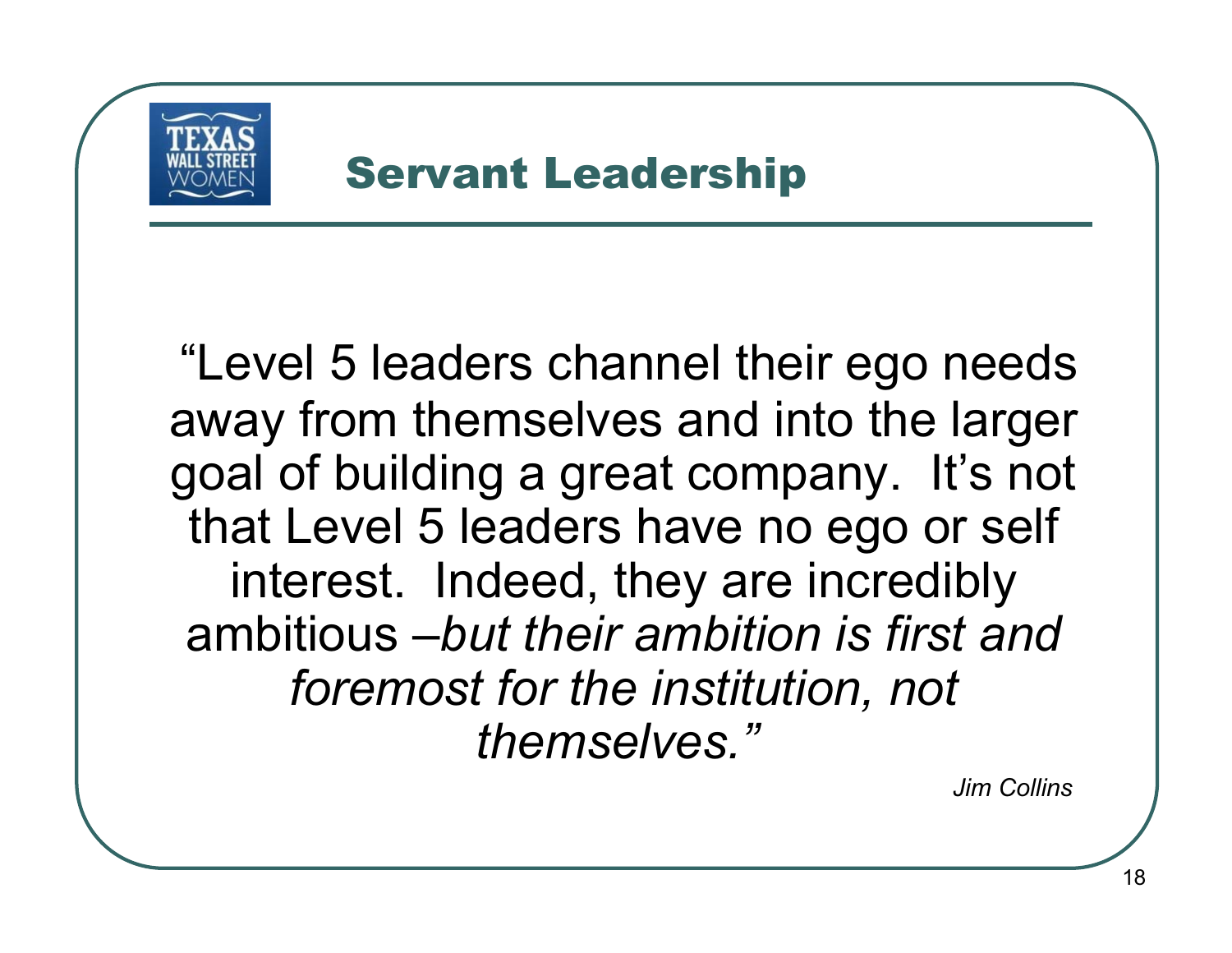![](_page_18_Picture_0.jpeg)

Discussion Points

- Which is harder to cultivate in yourself: humility or will?
- $\bullet$  If Level 5 is about ambition about the cause (as opposed to self) combined with the will to make good on that ambition, how can each of us as individuals learn to take actions consistent with being Level 5?
- Why are so few Level 5's chosen to lead top spots? What can WE do to change this?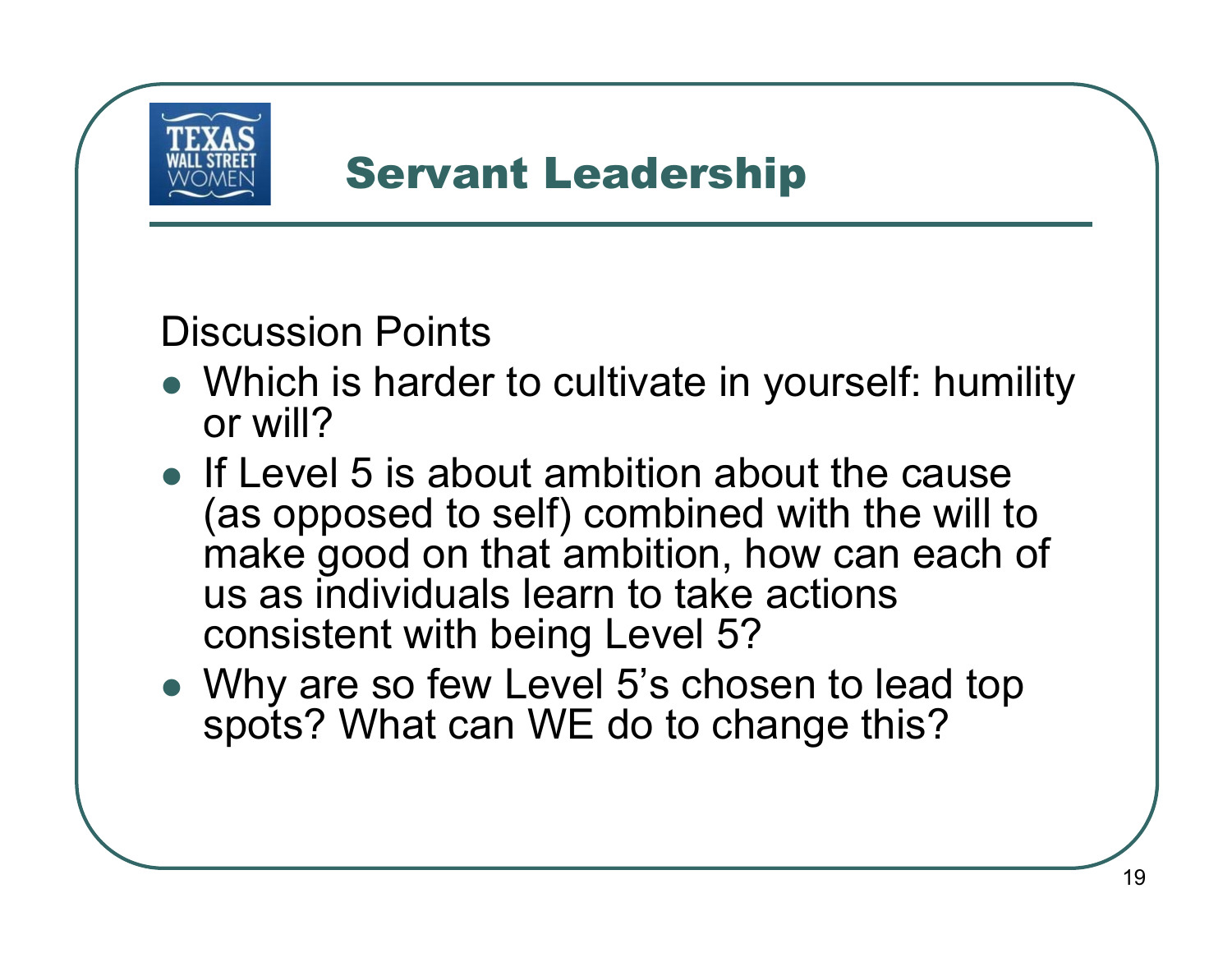![](_page_19_Picture_0.jpeg)

**What are you deeply passionate about?**

**What can you be the best in the world at?**

**What drives your economic engine?**

*Jim Collins, Good to Great*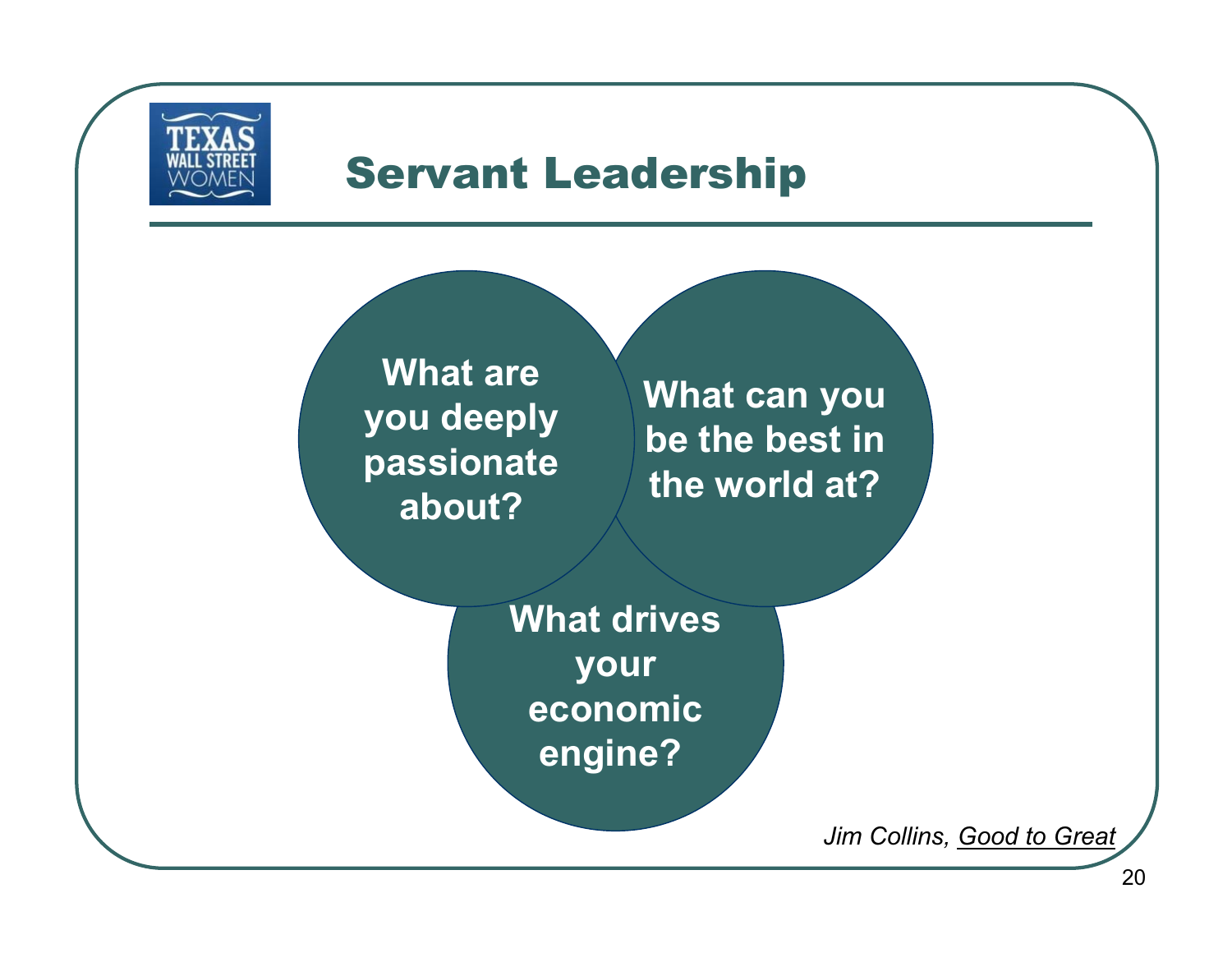![](_page_20_Picture_0.jpeg)

"There is an old saw, that there are only two fundamental sources of change in human affairs: aspiration and desperation. We are familiar with the phrase, 'Nothing will ever change unless there is a crisis.' That is desperation….Aspiration drives virtually all fundamental learning*."*

*Peter M. Senge*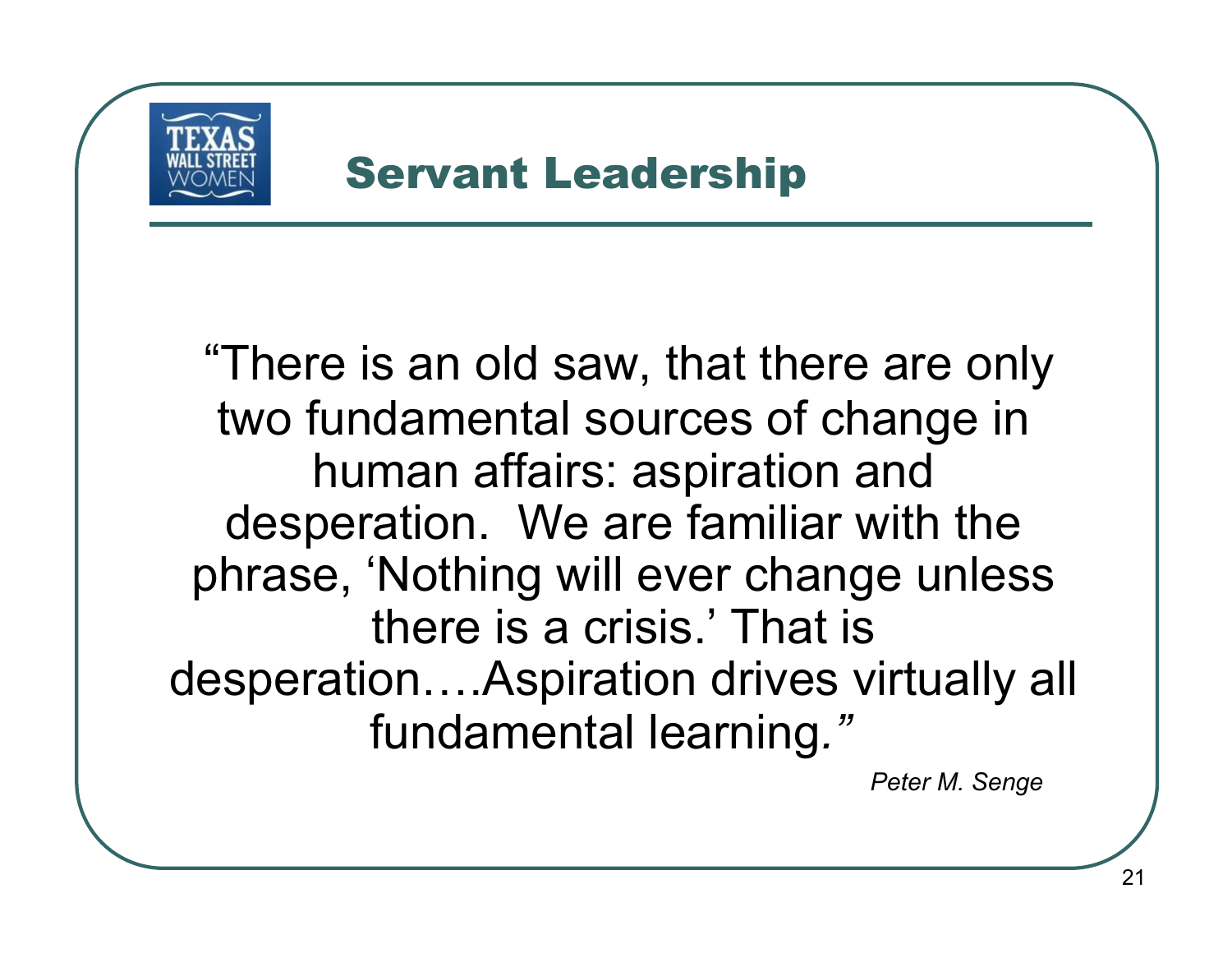![](_page_21_Figure_0.jpeg)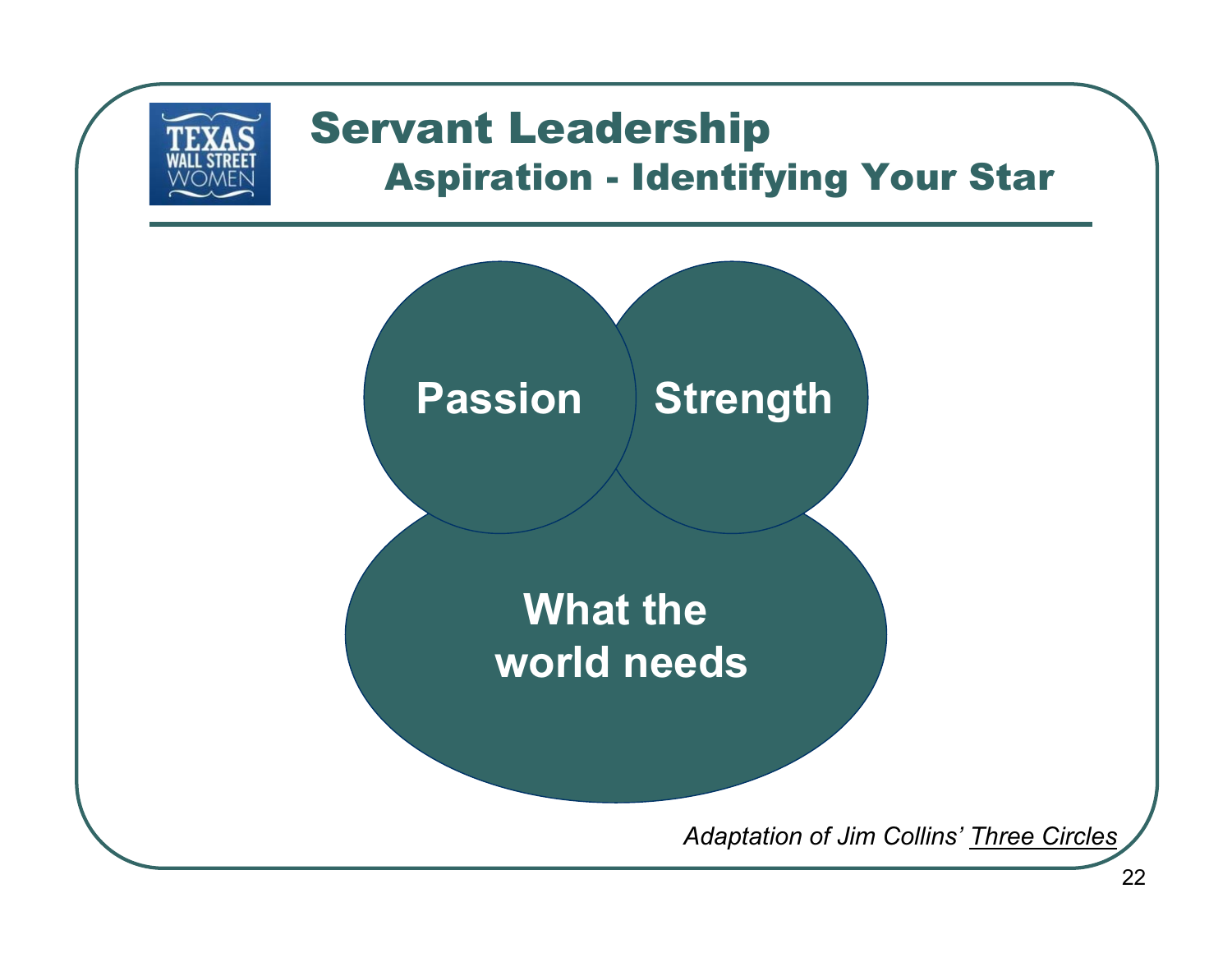![](_page_22_Figure_0.jpeg)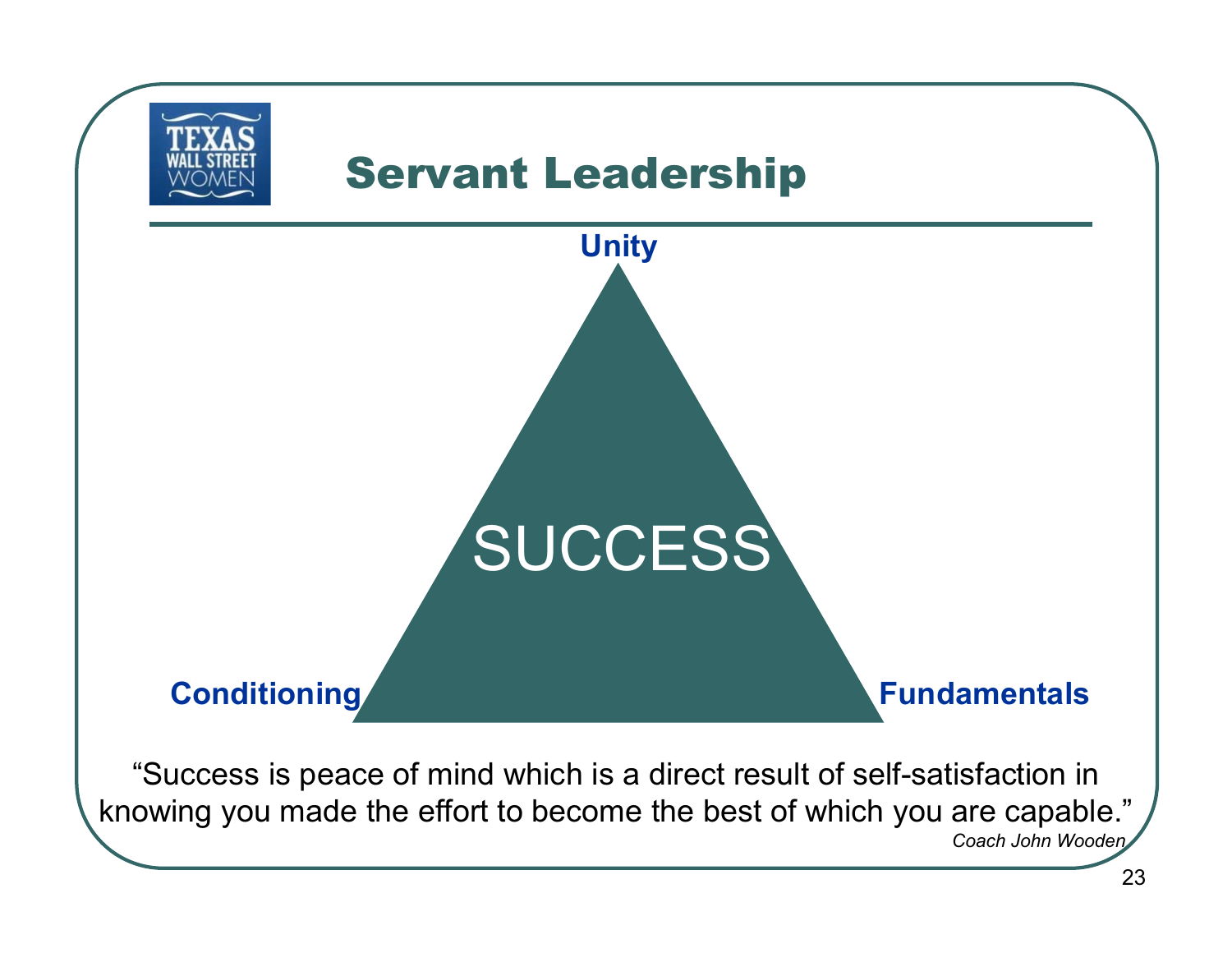![](_page_23_Picture_0.jpeg)

- I.**An Exercise**
- II. Women in the Workplace
- III. Servant Leadership
- IV.Work Life Balance
- V.**Challenges**
- VI. Closing Remarks
	- $\begin{array}{c} \bullet \\ \bullet \end{array}$ **Optional Exercise**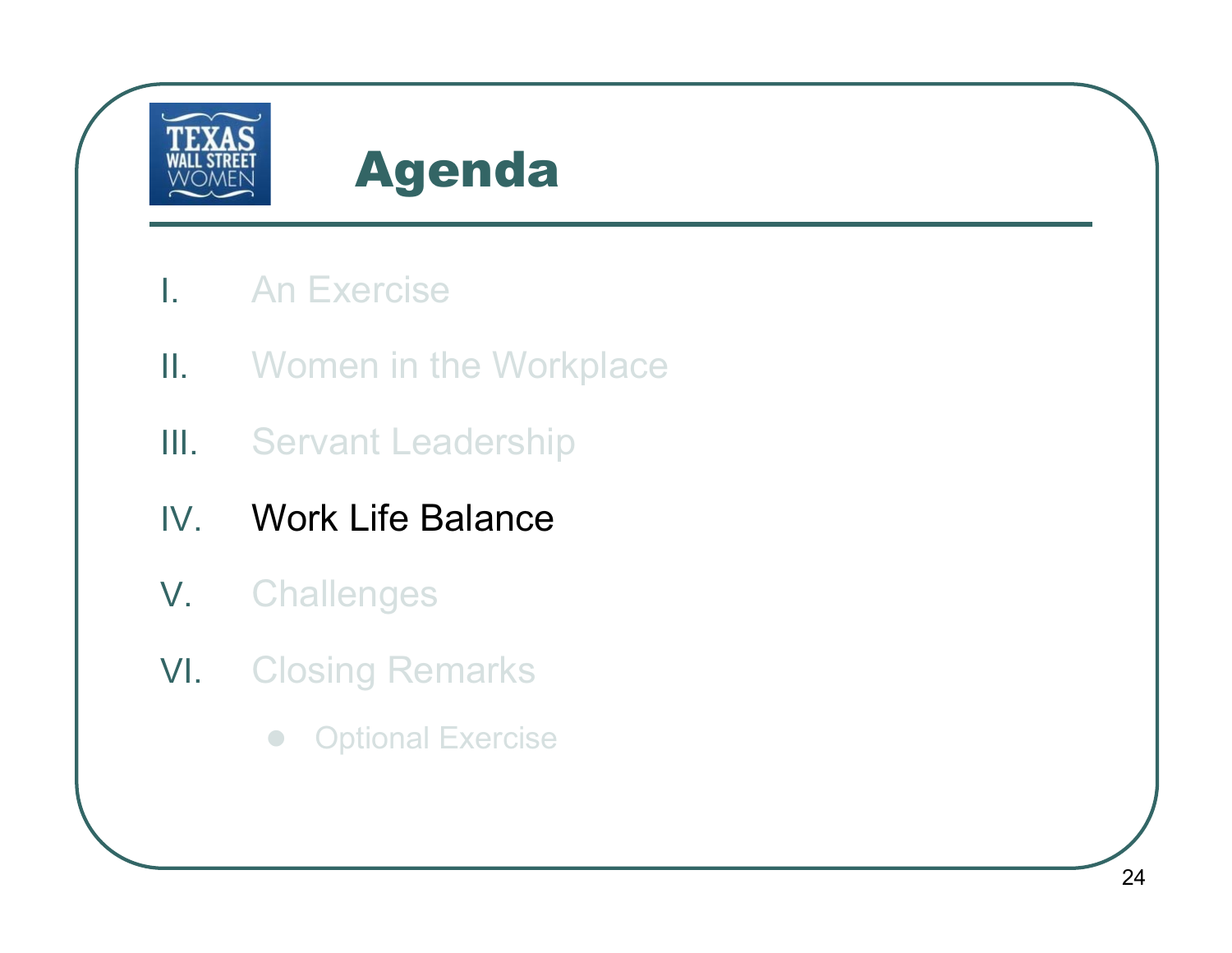![](_page_24_Picture_0.jpeg)

#### Work Life Balance

"Balance? That's why I don't have children. People in my audience are always saying they want me to have kids, and I always tell them I have to start this evening because that clock is about to run out."

*Oprah Winfrey*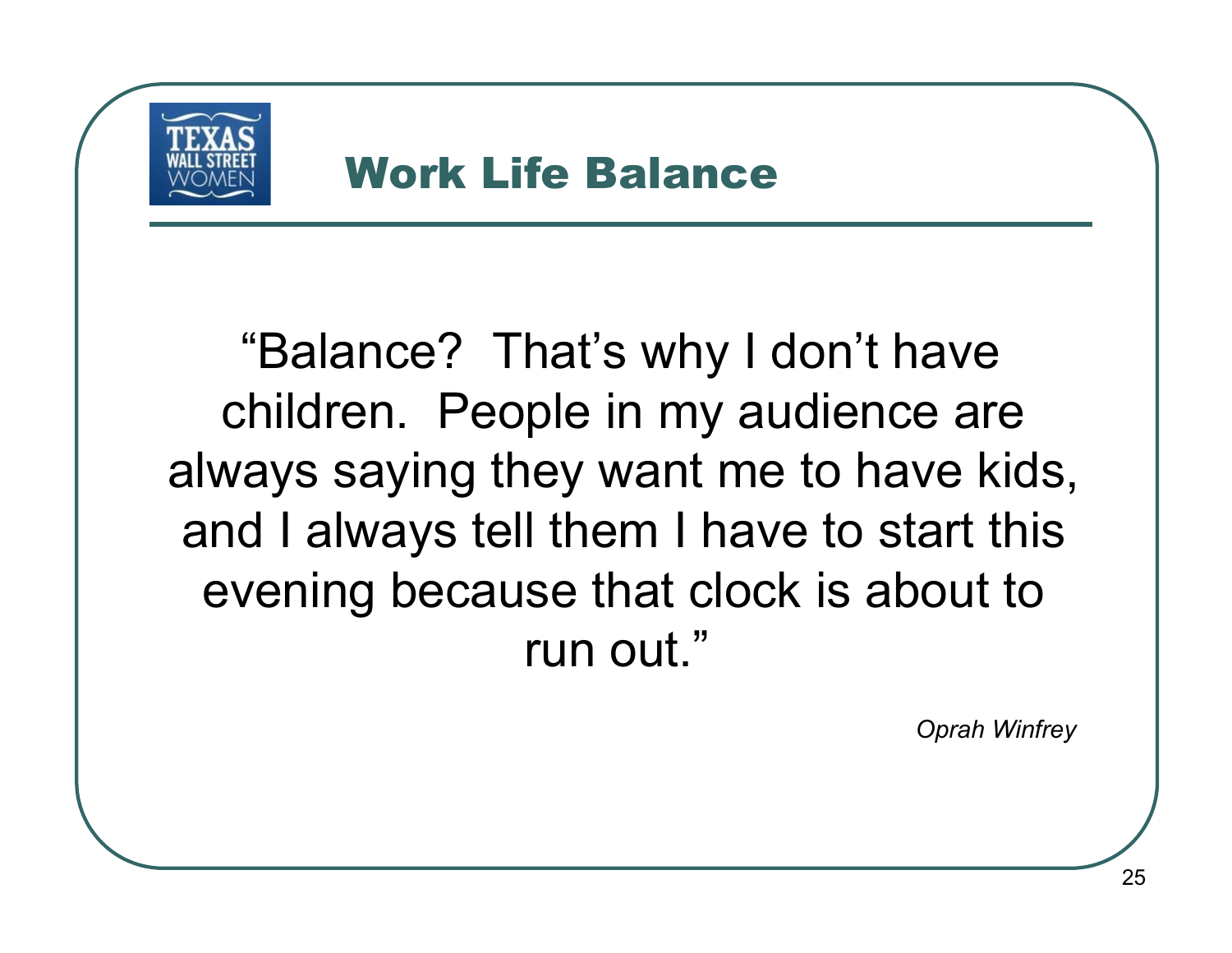![](_page_25_Picture_0.jpeg)

*Indra Nooyi, PepsiCo CEO*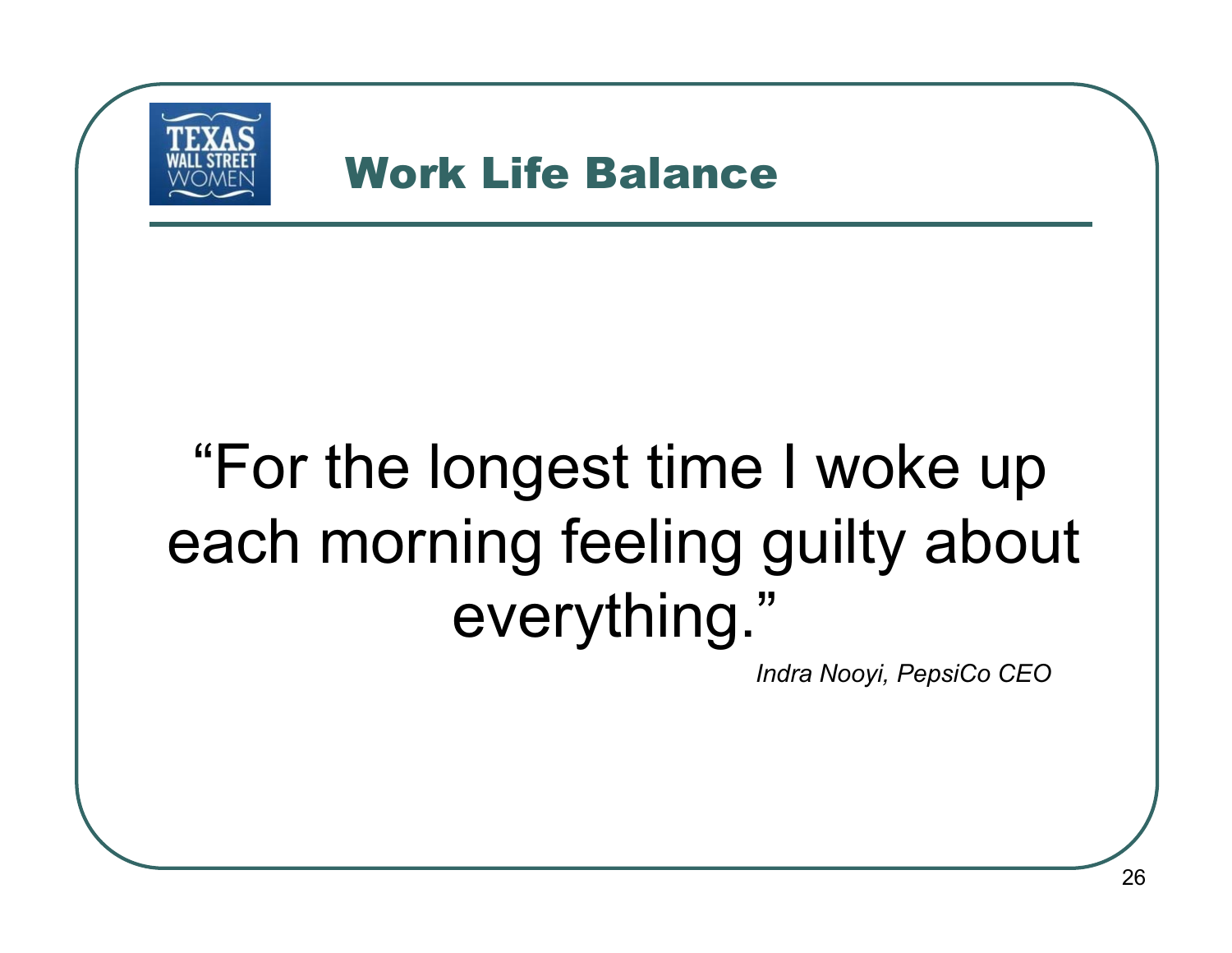![](_page_26_Picture_0.jpeg)

- I.An Exercise
- II. Women in the Workplace
- III. Servant Leadership
- IV. Work Life Balance
- V.**Challenges**
- VI. Closing Remarks
	- $\begin{array}{c} \bullet \\ \bullet \end{array}$ Optional Exercise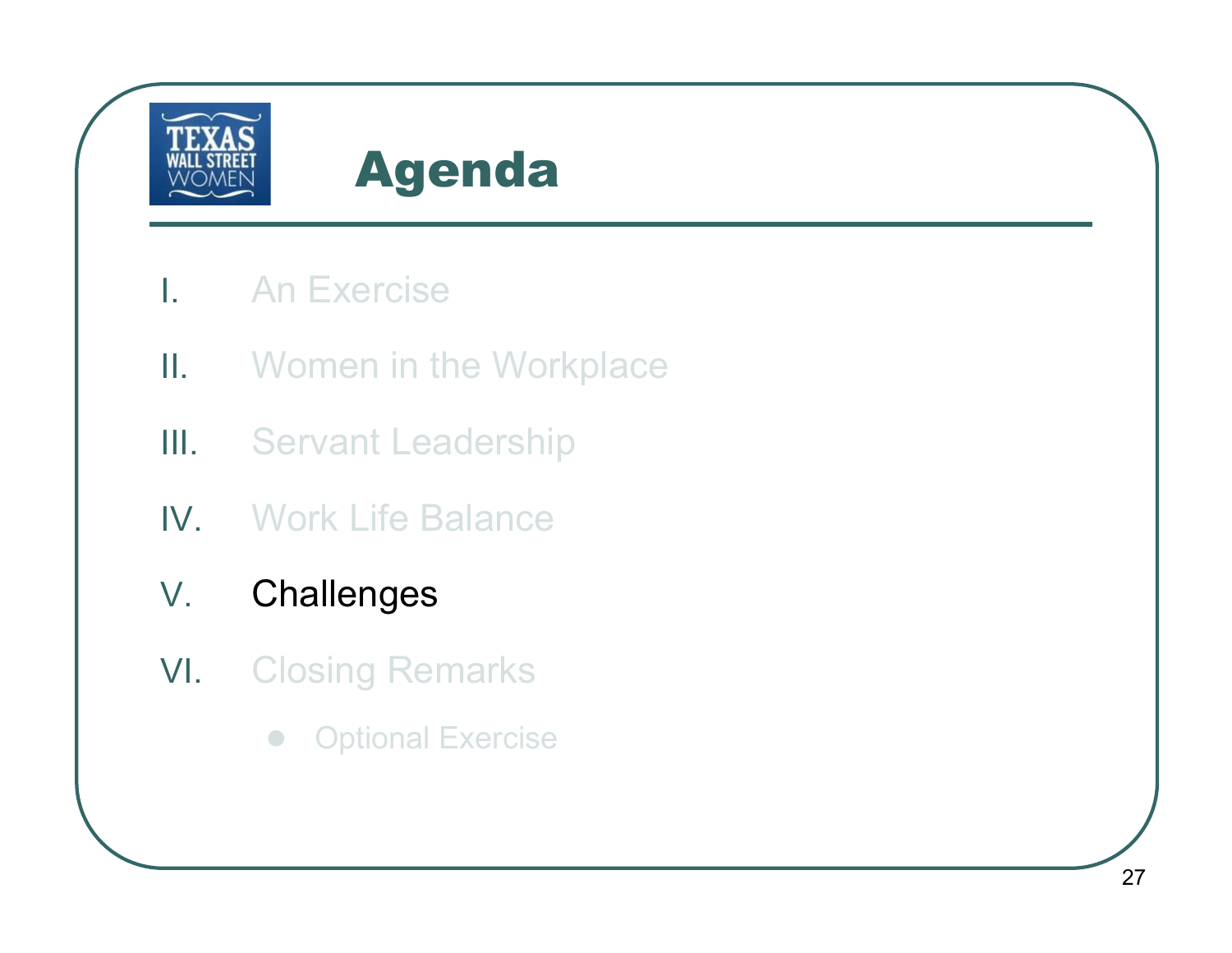![](_page_27_Picture_0.jpeg)

#### Challenges

## "We must be the change we wish the world to be."

*Gandhi*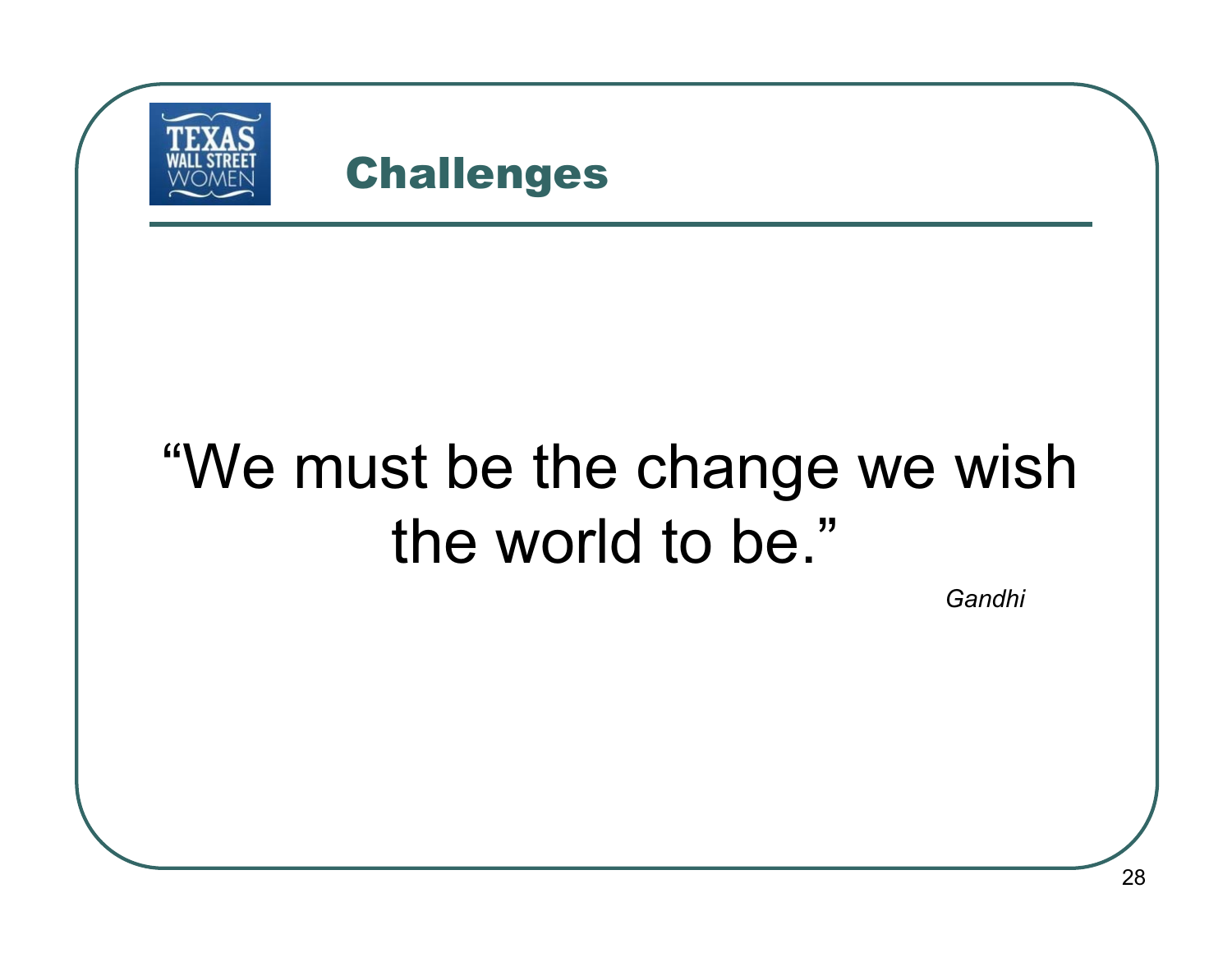![](_page_28_Picture_0.jpeg)

#### Challenges

#### Fortune 2007 Top Companies for Leaders

Australia & NZ Banking BBVA Group Capital One Eli Lilly General ElectricGeneral Mills GlaxoSmith KlineHindustan UnileverIBMInditex, SA Infosys Technologies **McDonalds McKinsey Medtronic** Natura Cosmetics NokiaProcter & Gamble **WIPRO Whirlpool** 

#### Global Top 20<sup>\*</sup> What They Share in Common:

- •Leaders spend >30% of their time on talent
- Leadership philosophy is well defined and understood
- •Talent strategy is explicitly linked to business strategy
- •Every manager….front line to CEO… has a successor
- •Investment premium placed on developing the global talent pipeline
- • High potentials identified at all levels, developed and differentially rewarded
- • **Leaders are held accountable for standardleadership metrics, including diversity**

\* Based on Hewitt Consulting "Top Companies for Leaders" , 2007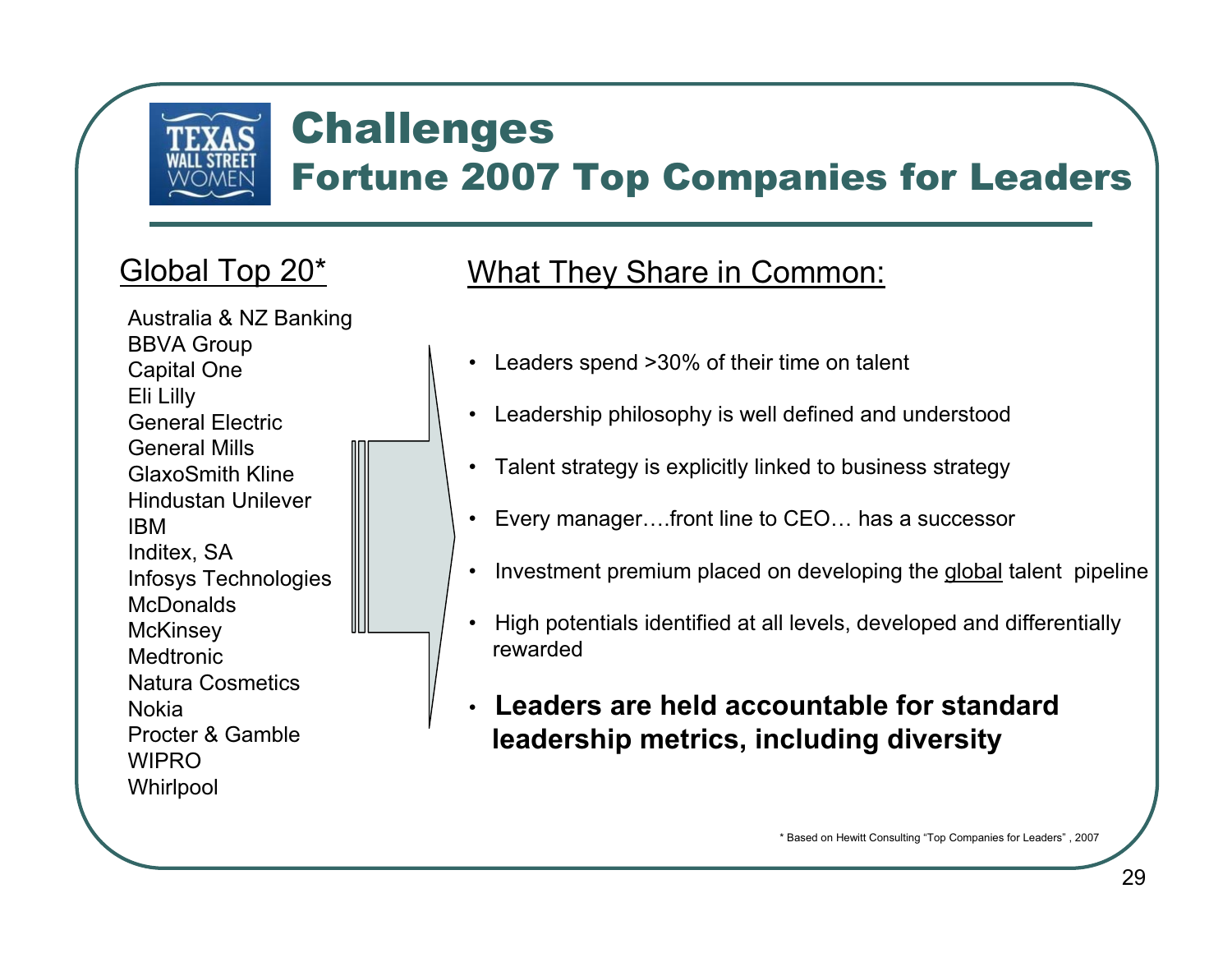![](_page_29_Picture_0.jpeg)

#### **Challenges**

"The mean girls of middle school may change into grown-up 'shrews,' 'witches,' 'prima donnas,' and 'bitches,' but underneath, the same game that started in grade school is still being played…[in] and out of the workplace…."

*Cheryl Dellasega*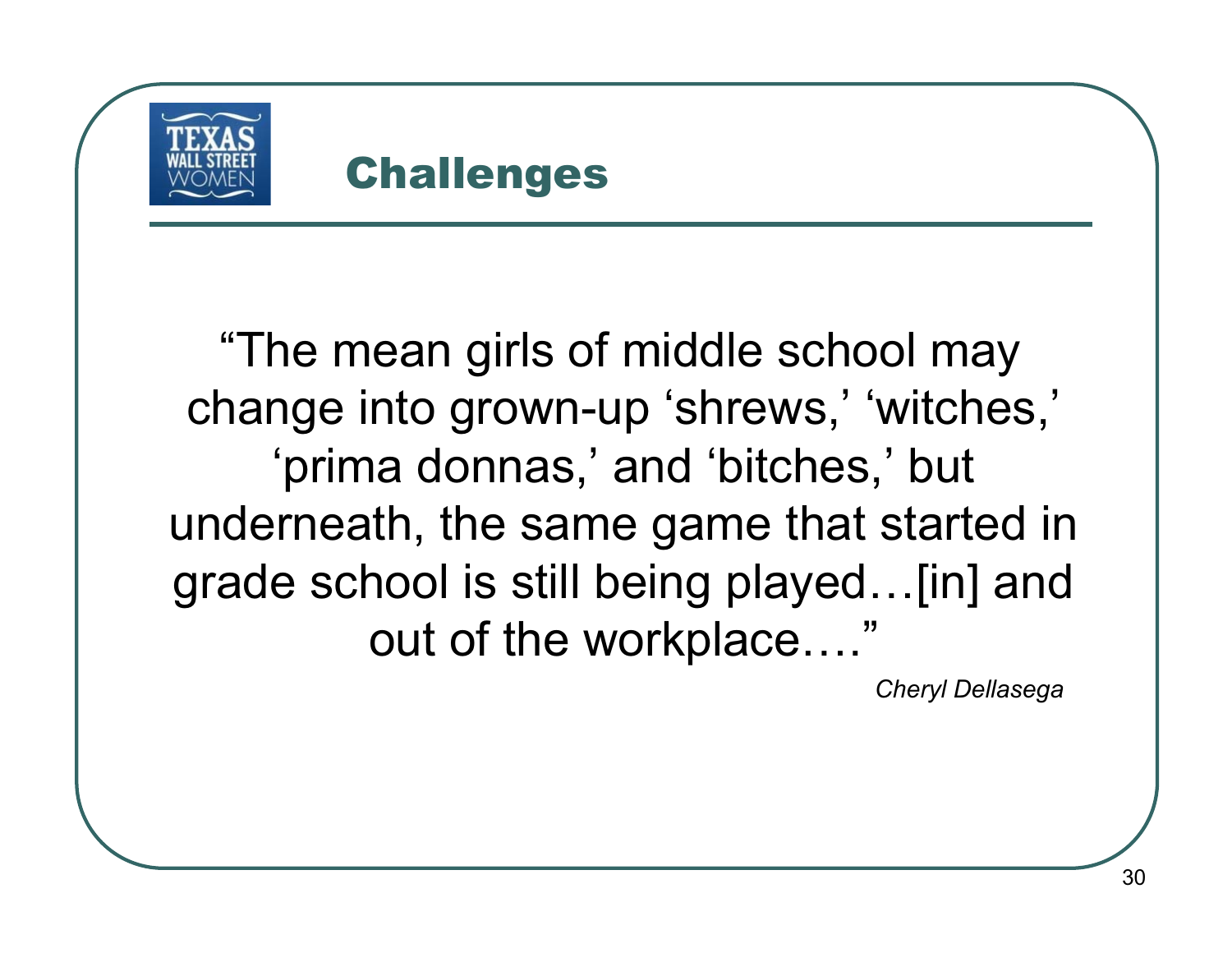![](_page_30_Figure_0.jpeg)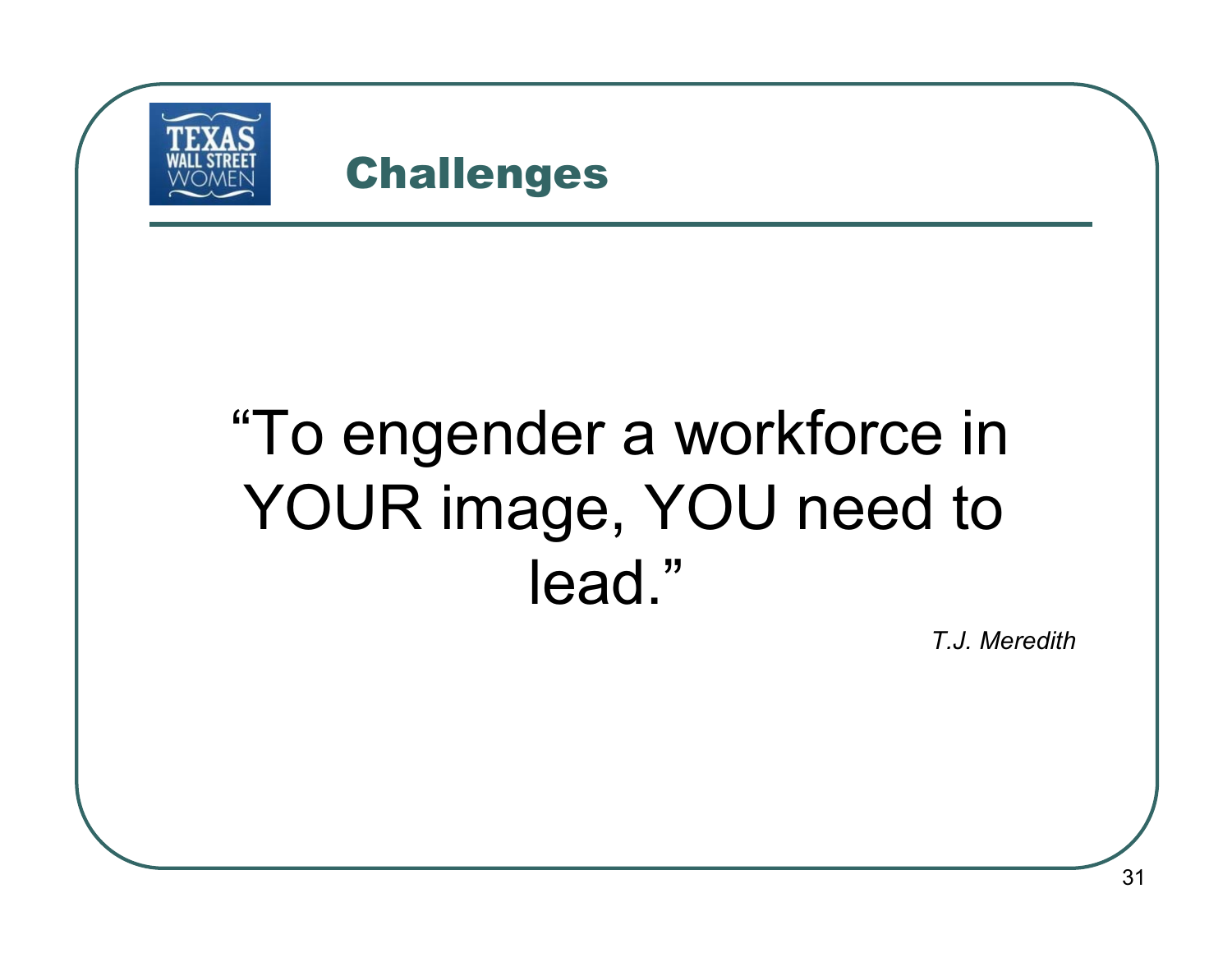![](_page_31_Picture_0.jpeg)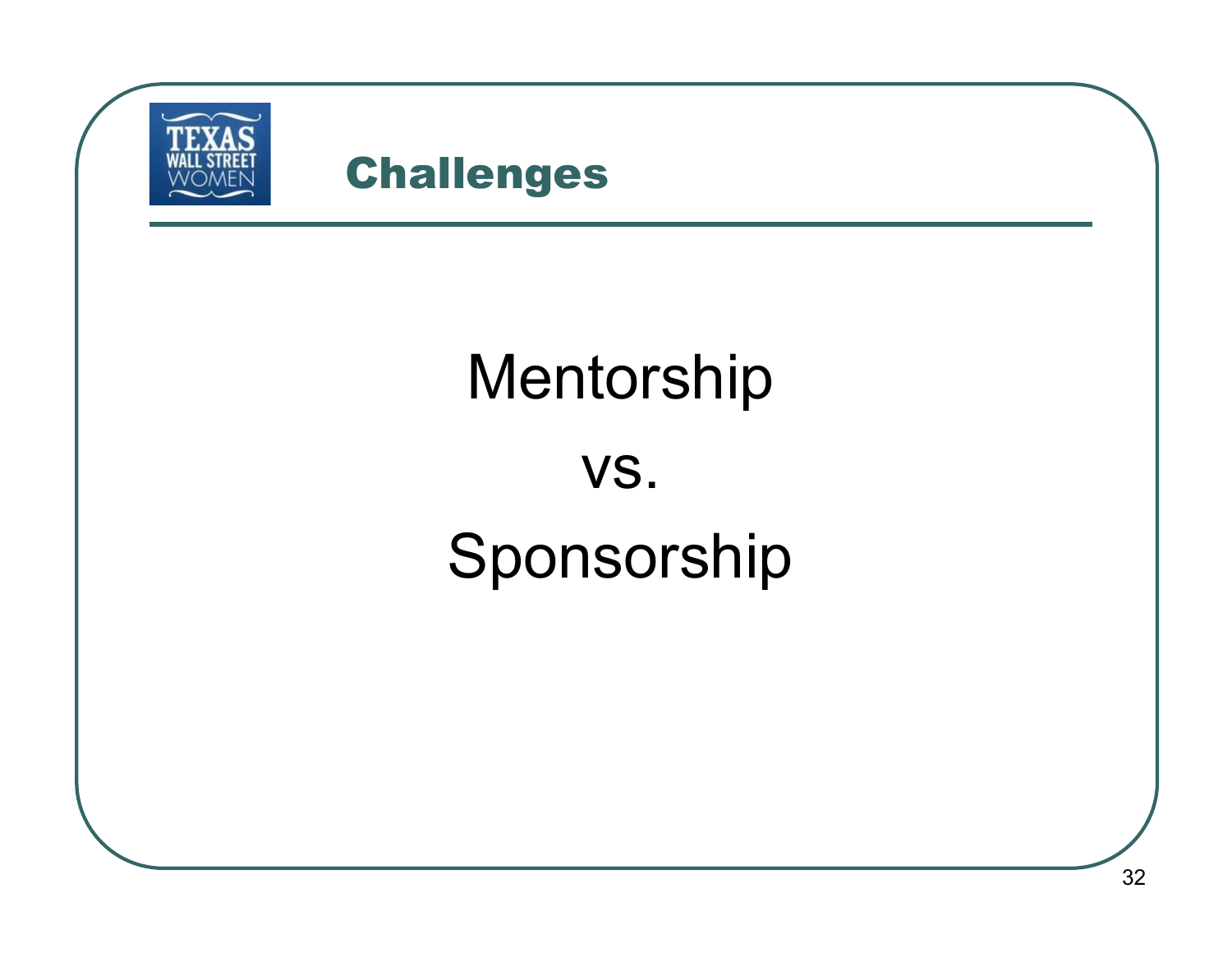![](_page_32_Picture_0.jpeg)

- I. An Exercise
- II. Women in the Workplace
- III. Servant Leadership
- IV. Work Life Balance
- V. Challenges
- VI. Closing Remarks
	- $\bullet$ Optional Exercise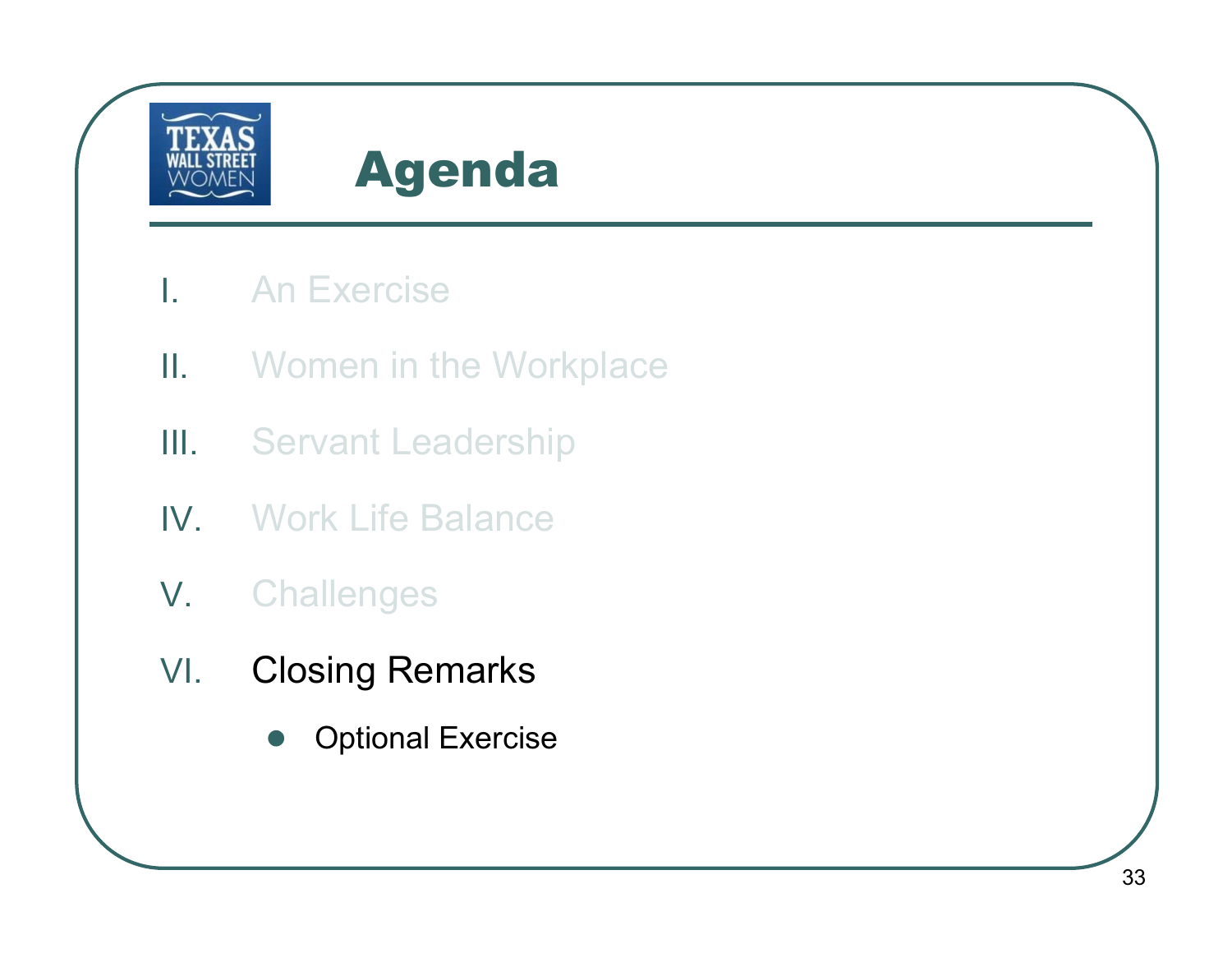![](_page_33_Picture_0.jpeg)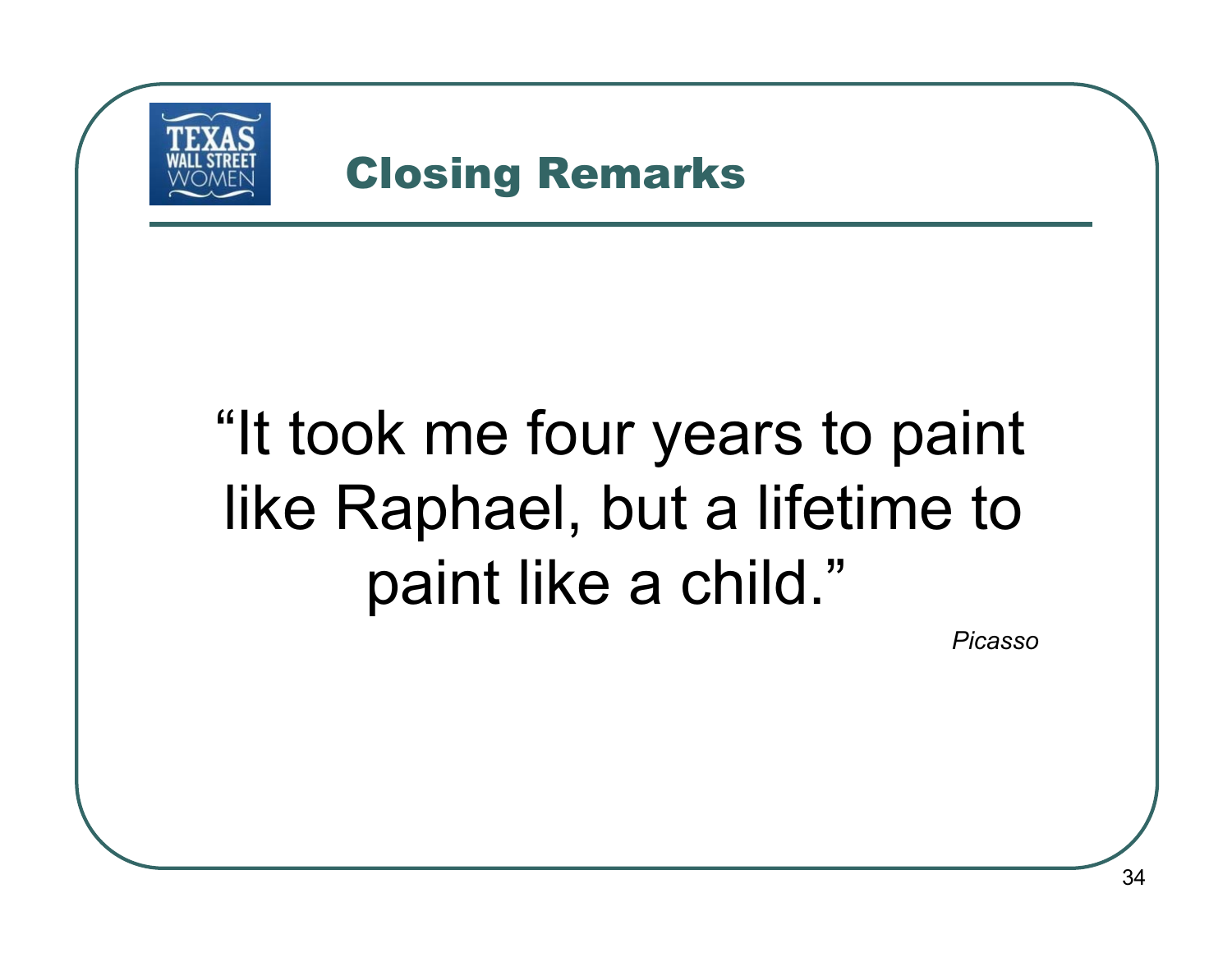![](_page_34_Picture_0.jpeg)

## Closing Remarks

#### TJM's Top Ten Admonitions

- Don't be afraid to be a woman
- $\bullet$  If you never take a position, how do you expect to lead?
- Don't wait to be invited; just show up!
- Lift others as YOU grow
- Show ZERO tolerance for relational aggression
- Create a wake of talent and don't succumb to succession planning as an insider's game
- $\bullet$ Begin with the end in mind
- $\bullet$ Discomfort is a sign you may be on the right track
- $\bullet$  Don't discard; find a way to keep all your passions in the mix
- Always remember that constraints inspire creation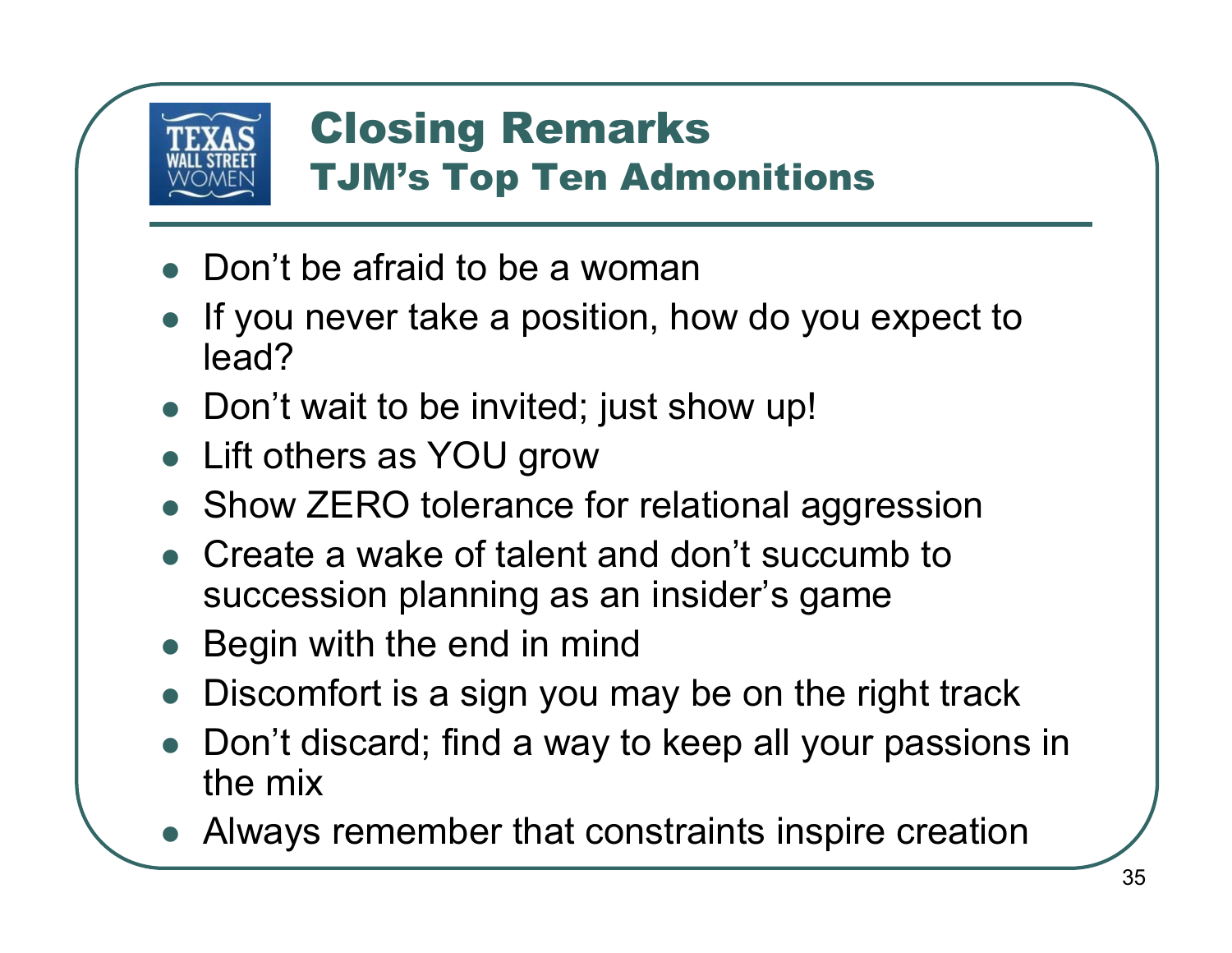![](_page_35_Picture_0.jpeg)

#### Optional Homework Exercise

- $\bullet$  **Identify your** "**STAR**." Stated differently, craft a vision that will inspire you in your quest to connect your talents and your passion to address some compelling need in the world.
- $\bullet$  **Write Your Eulogy**. It should capture what matters most to you and represent a life you would be proud to have lived.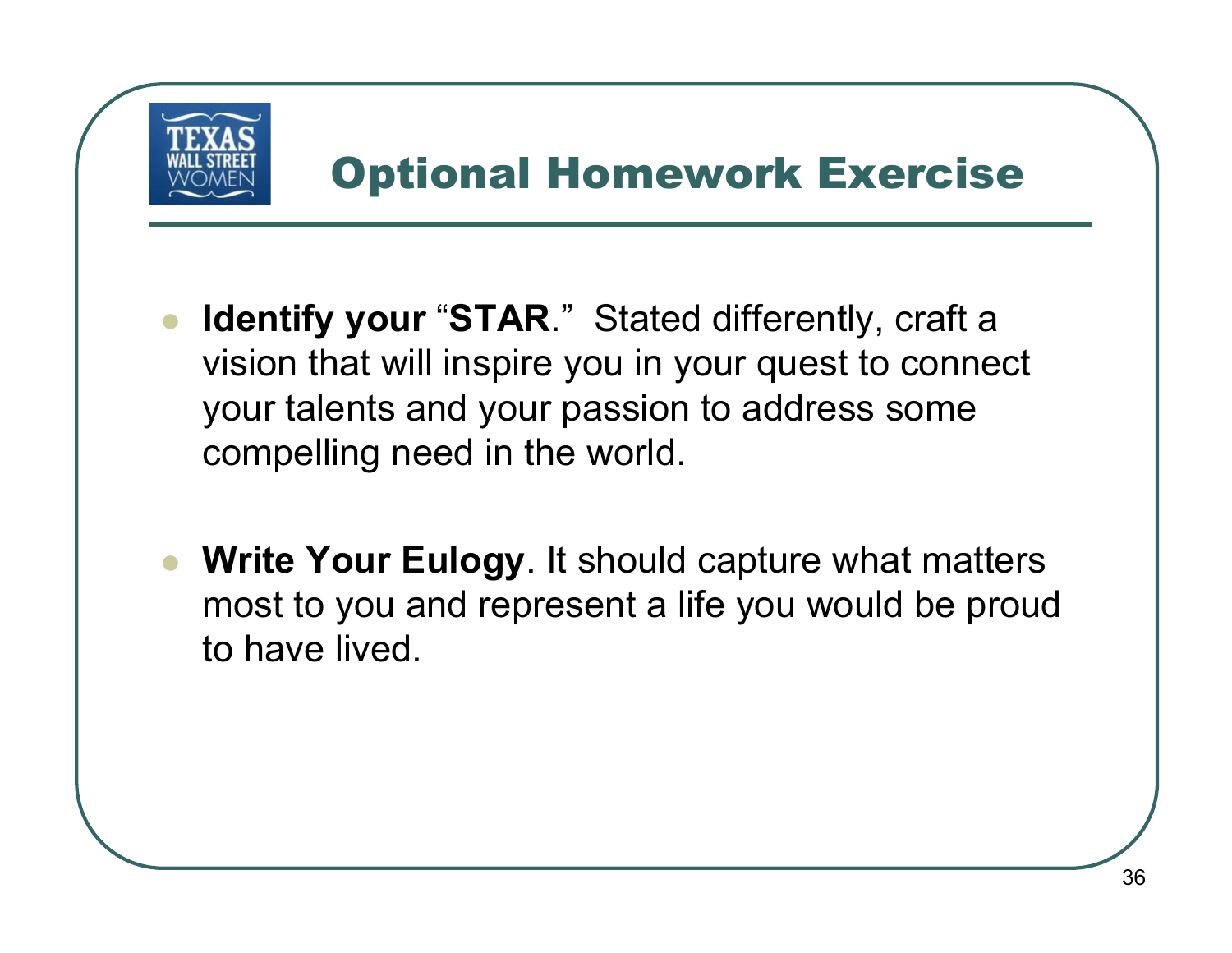![](_page_36_Figure_0.jpeg)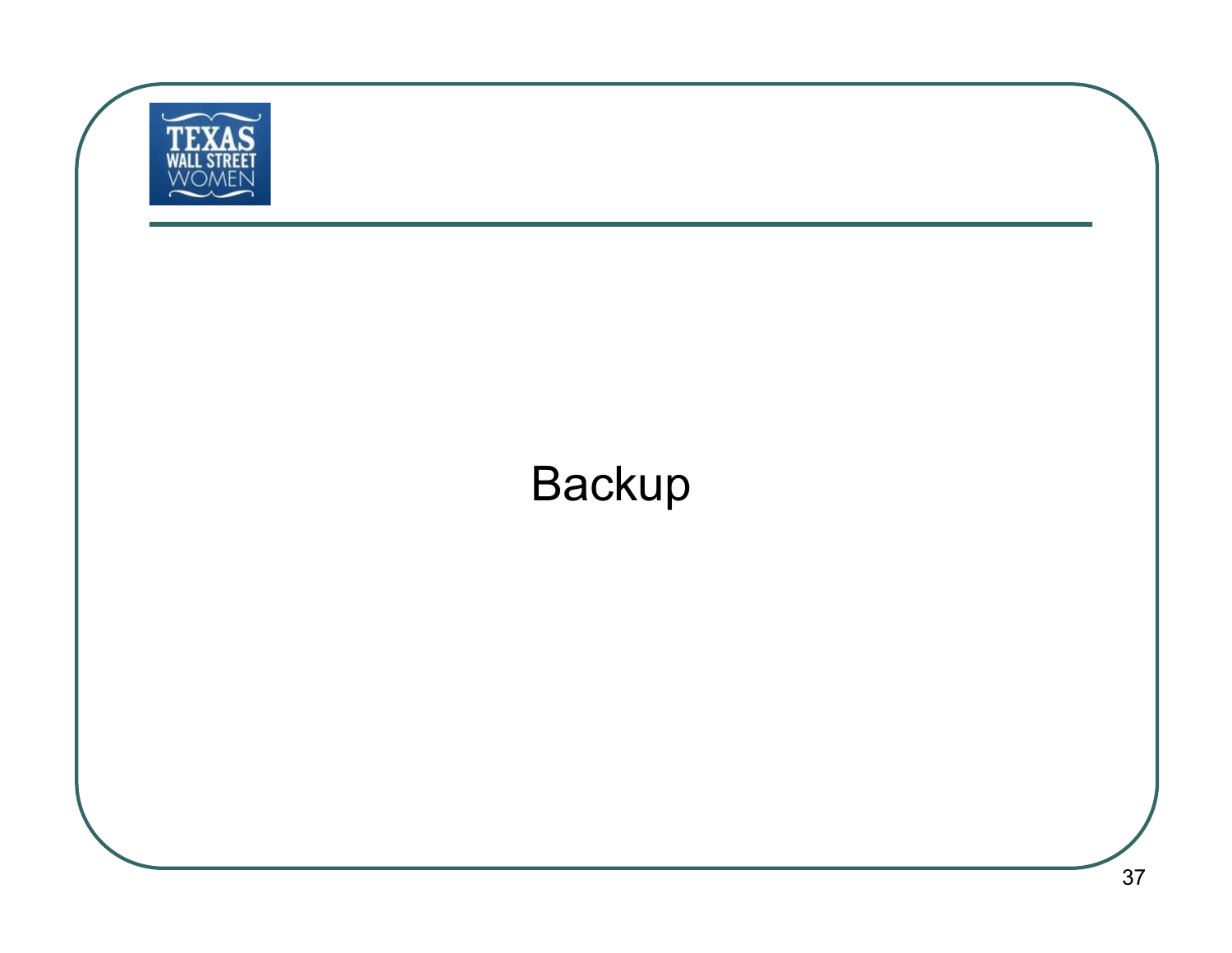![](_page_37_Picture_0.jpeg)

#### TJM's "Style Guide"

- $\bullet$ Life is choice
- $\bullet$ Focus on the critical few
- $\bullet$ Courage of conviction
- $\bullet$ Disagree & commit
- $\bullet$ Think globally, act locally
- $\bullet$ Speak first with the person who matters most and listen generously
- $\bullet$ Do not chase ghosts
- $\bullet$ Meet your commitments
- $\bullet$ No surprises
- $\bullet$ There are no free lunches
- $\bullet$ Fun